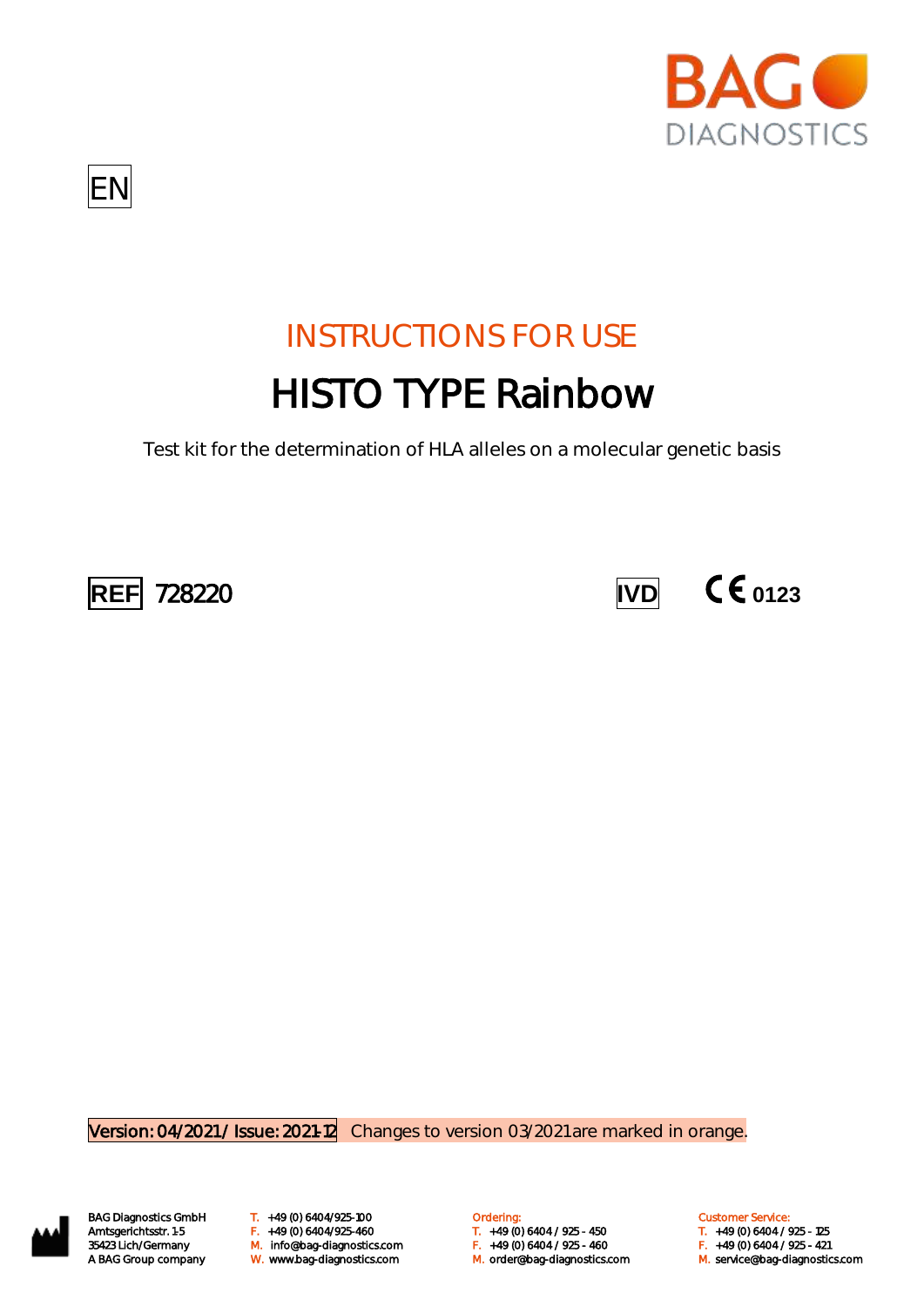## **CONTENTS**

| 1.  |       |                 |  |
|-----|-------|-----------------|--|
| 2.  |       |                 |  |
| 3.  |       |                 |  |
| 4.  |       |                 |  |
|     | 4.1   |                 |  |
|     | 4.2   |                 |  |
|     | 4.3   |                 |  |
| 5.  |       |                 |  |
| 6.  |       |                 |  |
|     | 6.1   |                 |  |
|     | 6.2   | $DNA~lsolation$ |  |
|     | 6.3   |                 |  |
|     | 6.4   |                 |  |
|     | 6.5   |                 |  |
|     | 6.6   |                 |  |
|     | 6.7   |                 |  |
| 7.  |       |                 |  |
| 8.  |       |                 |  |
|     | 8.1   |                 |  |
|     | 8.1.1 |                 |  |
|     | 8.1.2 |                 |  |
|     | 8.1.3 |                 |  |
| 9.  |       |                 |  |
| 10. |       |                 |  |
| 11. |       |                 |  |
| 12. |       |                 |  |
| 13. |       |                 |  |
| 14. |       |                 |  |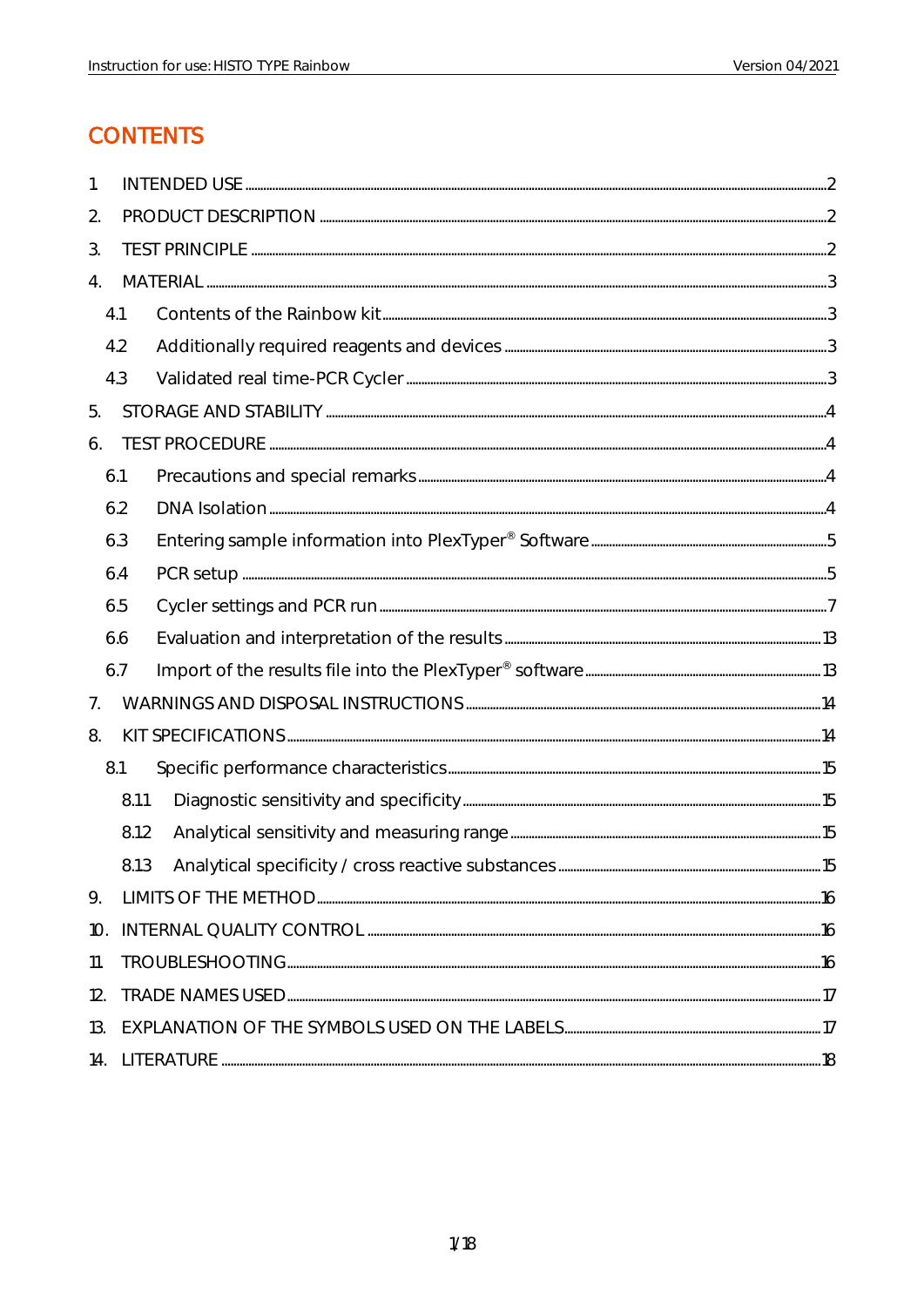#### <span id="page-2-0"></span>1. INTENDED USE

The intended use of the HISTO TYPE Rainbow kit is the identification of HLA Class I and II alleles using a validated CFX Real-Time PCR Detection System for PCR amplification. HISTO TYPE Rainbow is an in vitro diagnostic test for tissue typing based on a molecular genetic basis (see Product Description).

The HISTO TYPE Rainbow kit is intended to be used by health care professionals with experience in molecular genetic techniques at:

- transplantation centers
- hospital laboratories
- bone marrow registries

HLA typing for transplanation purposes must follow guidelines issued by professional societies like the European Federation for Immunognetics (EFI), the American Society for Histocompatibility and Immunogenetics (ASHI) or national societies like the Deutsche Gesellschaft für Immungenetik (DGI).

#### <span id="page-2-1"></span>2. PRODUCT DESCRIPTION

HISTO TYPE Rainbow kits are used for the molecular genetic determination of HLA Class I and II alleles at 11 loci: HLA-A, B, C, DRB1/3/4/5, DQA1, DQB1, DPA1 & DPB1. Kits are designed to generally detect all alleles at the 11 loci; if any rare alleles are not detected the alleles are listed in Kit Specific Information documents (KSI) which are available from the download section of the BAG website. The primer and probe binding sites are listed there as well. The kit provides low to medium typing results of the common and well documented alleles using CWD list 2.1.0 which is largely based on CWD 2.0.0 list (1). The CWD list 2.1.0 used is available from the document download section of the BAG website. Confirmed diagnostic results of HLA alleles are a prerequisite for a successful organ transplantation.

#### <span id="page-2-2"></span>3. TEST PRINCIPLE

The test is performed with genomic DNA as starting material. The DNA is amplified in a realtime PCR with sequence-specific primers (SSP). The primers were specially developed for the selective amplification of segments of specific HLA alleles or allele groups. The amplicons are detected using sequence-specific fluorescence dye-labelled hydrolysis probes (TaqMan® -probes), which increases the sensitivity and specificity of the test compared to the classical SSP.

If amplicons are present, the probes are hydrolysed by the Taq polymerase and a fluorescence signal is generated to enable detection of the amplicon. Five different wavelength ranges of fluorescence signals are measured by the optical detection unit of the real time PCR cycler. The presence of a positive reaction is determined primarily by the Cq point, which is the point where fluorescence signal increases beyond the baseline threshold. For amplification to be valid the amplification must also achieve a certain threshold of fluorescence at the end of the PCR process. This is to prevent false positive reactions.

Each PCR reaction also contains an internal amplification control (Human Growth Hormone gene (HGH)) which is detected in a specific fluorescent channel.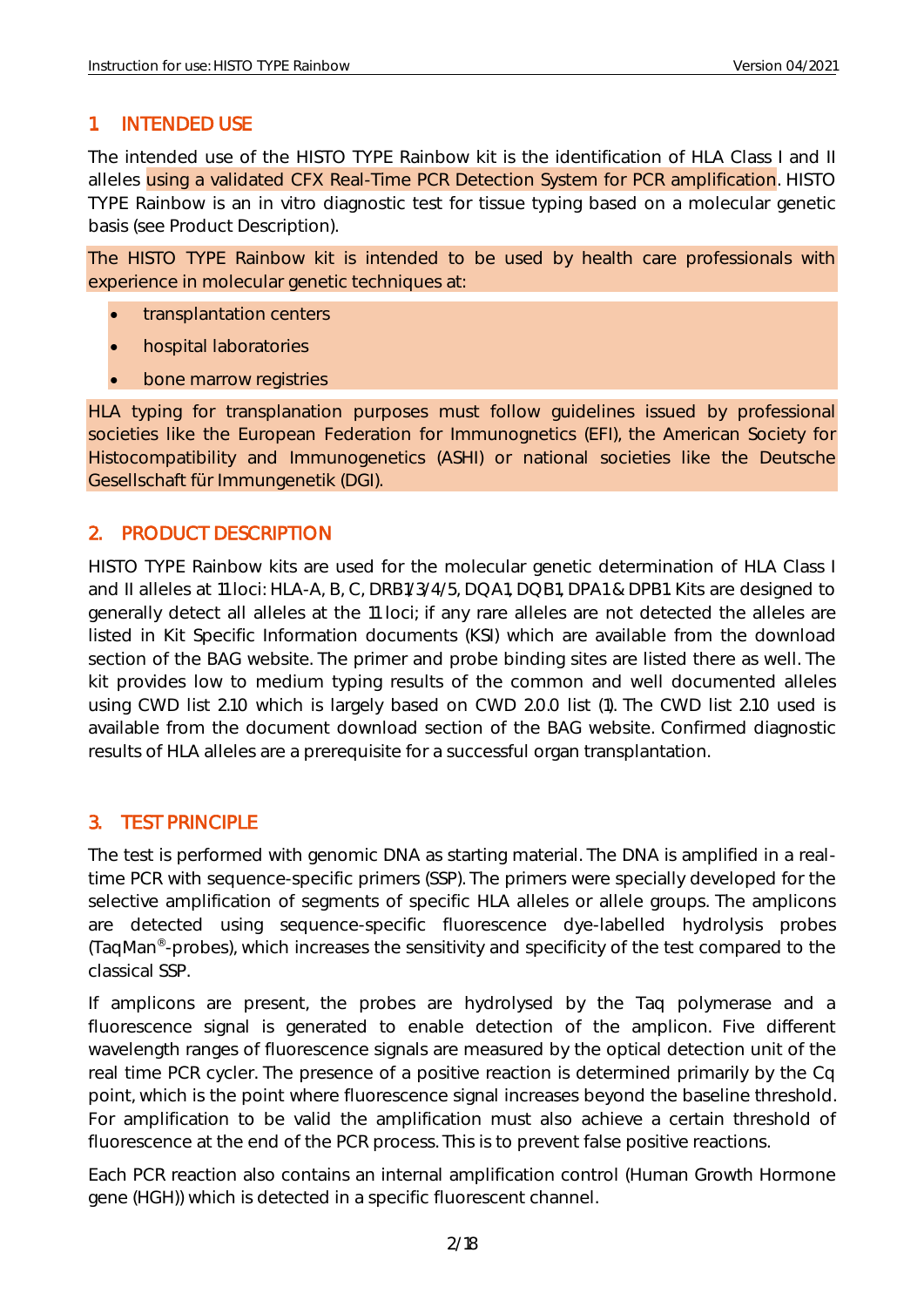To distinguish positive reactions from negative or irrelevant amplifications the ratio of the Cq of the specific reaction compared to the Cq of the internal amplification is calculated. The thresholds for these Cq ratios (CqR) vary from reaction to reaction and hence the PlexTyper® software is required for the analysis of amplification data.

### <span id="page-3-0"></span>4. MATERIAL

#### <span id="page-3-1"></span>4.1 Contents of the Rainbow kit

- 10x 230 µl Plex Mix, ready to use, contains dNTPs, Taq Polymerase, reaction buffer. (contains the hazardous substance 2-methylisothiazol-3(2H)-one at a concentration of < 0.05%, see chapter 7 and 13)
- 10x HISTO TYPE Rainbow plates for HLA-typing. The pre-pipetted and dried reaction mixtures contain HLA-specific primers and probes as well as HGH-specific control primers and probes (oligomixes).
- 10x qPCR Seal

#### <span id="page-3-2"></span>4.2 Additionally required reagents and devices

- Reagents for DNA isolation (validated extraction kits see 6.2)
- Real time-PCR Cycler (validated cyclers see 4.3)
- Variable pipettes  $(0.5 1000 \mu l)$  and pipette tips
- Application spatula for qPCR Seal
- Molecular grade DNAse free water.
- Suitable plate centrifuge

#### <span id="page-3-3"></span>4.3 Validated real time-PCR Cyclers

- CFX96 Touch<sup>™</sup> Real-Time PCR Detection System (Bio-Rad)
- CFX 96 DX ORM (Bio-Rad,  $C\epsilon$  certified version of the CFX96 Touch<sup>m</sup> Real-Time PCR Detection System)
- CFX Opus 96 Real-Time PCR System (Bio-Rad)
- CFX Opus 96 Dx (Bio-Rad, CC certified version of the CFX Opus 96 Real-Time PCR System)

The following fluorophores are used:

| Fluorophore                              | Select at the cycler | Wave length in nm               |
|------------------------------------------|----------------------|---------------------------------|
| <b>F495 FAM</b>                          | <b>FAM</b>           | Excitation: 495 / Emission: 520 |
| O560 (CAL Fluor <sup>®</sup> Orange 560) | <b>HEX</b>           | Excitation: 538 / Emission: 559 |
| R610 (CAL Fluor <sup>®</sup> Red 610)    | <b>ROX</b>           | Excitation: 590 / Emission: 610 |
| $Q670$ (Quasar <sup>®</sup> 670)         | Cv5                  | Excitation: 647 / Emission: 670 |
| Q705 (Quasar <sup>®</sup> 705)           | Quasar 705           | Excitation: 690 / Emission: 705 |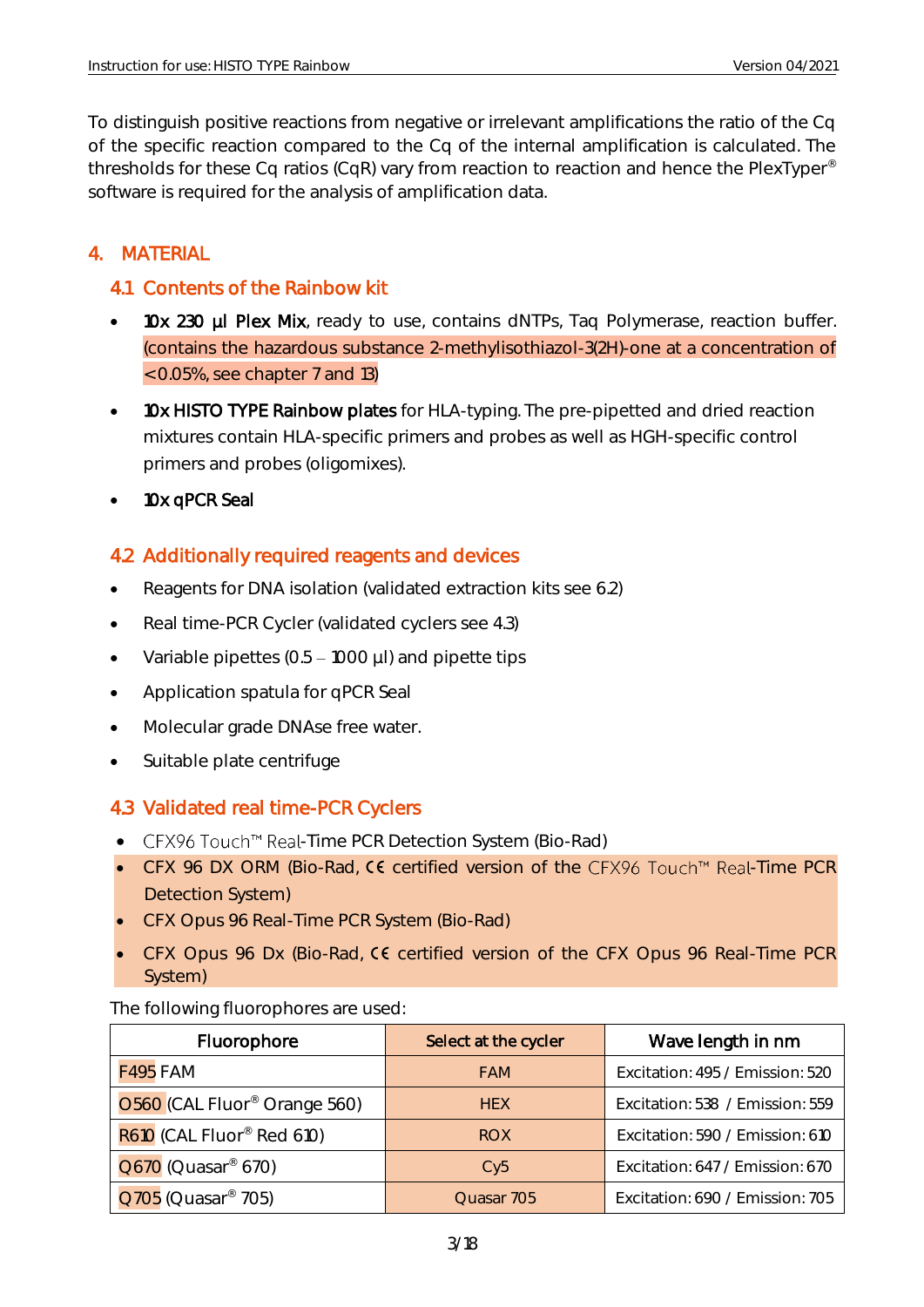#### <span id="page-4-0"></span>5. STORAGE AND STABILITY

All reagents must be stored at  $\leq$  -20°C in temperature-controlled devices. The expiry date is indicated on the label of each reagent. The expiry date indicated on the outer label refers to the reagent with the shortest stability contained in the kit. The freeze-thaw cycle testing has shown that up to 12 cycles for the Plex Mix has no detrimental effects on the quality of the kit.

In use stability: After removal from the freezer the Plex Mix and the HISTO TYPE Rainbow plates have been shown to be stable at ambient temperature for 2 hours before setting up the PCR. The pipetted PCR plates can be stored in the fridge in the dark for up to 16 hours before the PCR run is started.

#### <span id="page-4-1"></span>6. TEST PROCEDURE

#### <span id="page-4-2"></span>6.1 Precautions and special remarks

Molecular genetic techniques are extremely sensitive methods and should only be performed by qualified personnel with experience in molecular genetic techniques.

Special precautions must be met to to avoid contamination and thus false reactions:

- Wear suitable gloves (preferably powder-free) during work.
- Use tips with filter insert or integrated stamp.
- Work in two different areas for pre-amplification (DNA-isolation, preparation of the reactions) and post-amplification (detection); use two separate rooms if possible.
- Use devices and other materials only at the respective workplaces and do not exchange them.

#### <span id="page-4-3"></span>6.2 DNA Isolation

The specimen material for the isolation of the genomic DNA must be sent in appropriate collection systems. For genomic material from whole blood use only EDTA or Citrate anticoagulants. The presence of Heparin may potentially inhibit the PCR reaction (2), therefore such collection systems are not suitable and must not be used. It is recommended to use  $\mathsf{C}\mathsf{E}$  IvD certified kits for the DNA isolation.

#### Validated DNA Extraction Kits:

• Qiagen QIAamp DNA Blood Kits (columns)

Both, the manual isolation and automated DNA isolation (QIAcube) are validated.

If the standard method established in the laboratory shall be applied for isolation of gDNA without using one of the specified test kits, it must be validated by the user.

The HISTO TYPE Rainbow test requires  $10 - 20$  ng DNA per well.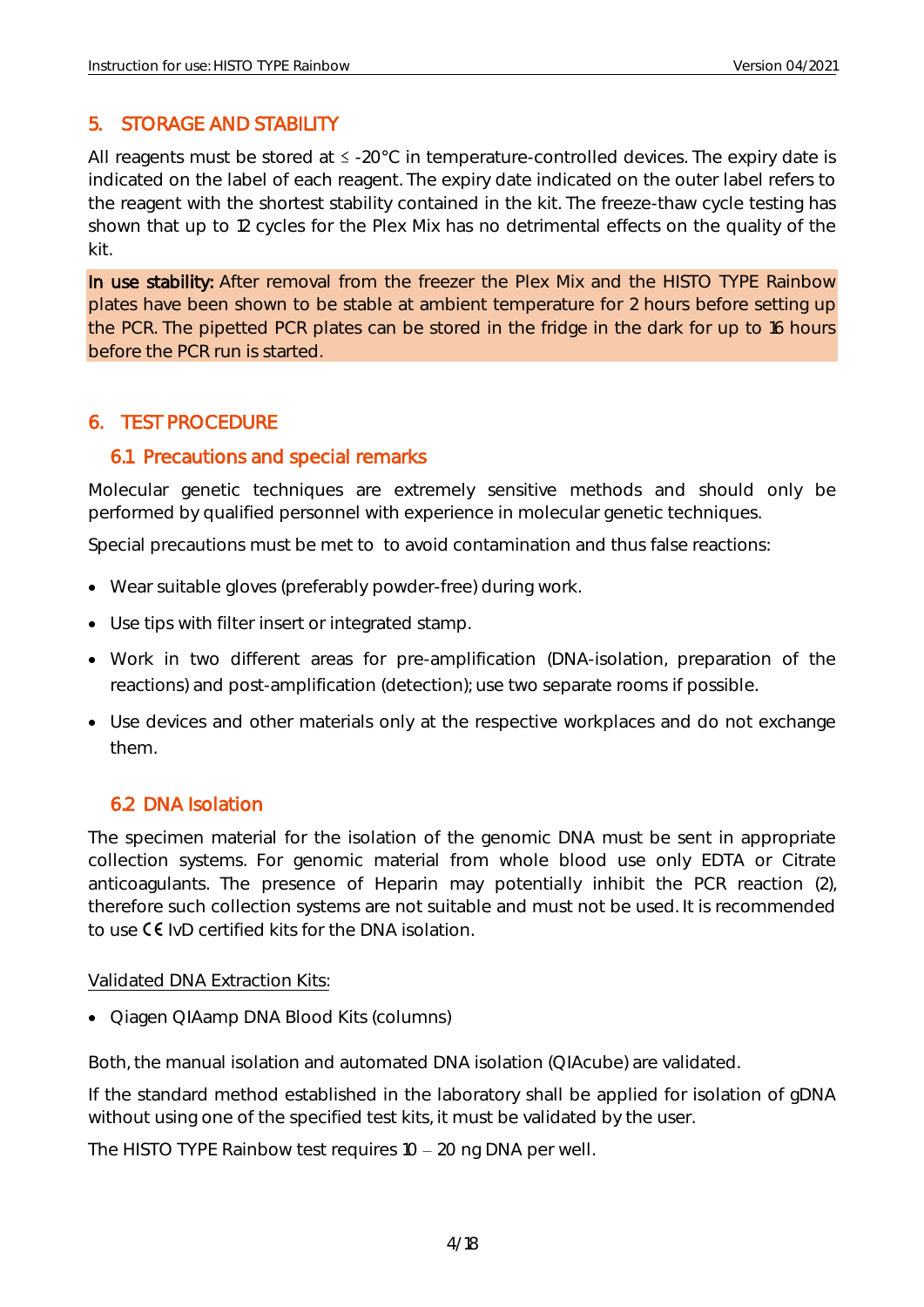The purity indices must be in the following range:

- $OD_{260} / OD_{280}$  = > 1,5 and < 2,0 Higher values are an indicator for the presence of RNA, lower values indicate protein contamination.
- $OD_{260} / OD_{230}$  = > 1,8 Lower values indicate contamination with carbohydrates, salts or organic solvents.

#### <span id="page-5-0"></span>6.3 Entering sample information into the PlexTyper® Software

It is mandatory to use PlexTyper<sup>®</sup> Software to analyse HISTO TYPE Rainbow data. It is advisable to enter the sample information into PlexTyper® before setting up the PCR amplification to obtain the unique RUN ID. All import files must be prefixed with a PT number.

When saving a test in PlexTyper<sup>®</sup>, the software assigns a Run ID to the test which is displayed in red in the summary window shown below. This is a consecutive number prefixed with PT (PTI, PT2, PT3....) which is linked to the sample identity and is used as a prefix on the PCR machine export file to correctly link the PCR export to the sample identity.

This Run ID should be used when setting up the file identity in the PCR machine. If the PCR xml export file is not pre-labelled with the RUN ID the file can be manually prefixed with the correct PT Run ID before import into PlexTyper® .

|                                            |                |          |                              | <b>Longal View Interior C BAG DIAGNOSTICS</b>                                                         |                                             |
|--------------------------------------------|----------------|----------|------------------------------|-------------------------------------------------------------------------------------------------------|---------------------------------------------|
|                                            |                |          |                              |                                                                                                       |                                             |
|                                            |                |          |                              |                                                                                                       |                                             |
|                                            |                |          |                              |                                                                                                       |                                             |
| <b>WEBSTAR</b>                             |                |          |                              | T3 Jun 2011                                                                                           |                                             |
| <b>H1</b>                                  |                |          |                              |                                                                                                       |                                             |
|                                            |                |          |                              |                                                                                                       |                                             |
| <b>Tissue</b>                              |                |          |                              |                                                                                                       |                                             |
| Help:                                      |                |          |                              |                                                                                                       |                                             |
| <b>Tievit Pleathlorn</b>                   | (41)<br>-      |          |                              | <b>TOOK</b><br><b>Instrument Type:</b>                                                                |                                             |
| Convenir * CWD : Ail S Concelenate effeter |                |          |                              | sort by 1<br>Militiatizites.                                                                          | ÷                                           |
|                                            |                |          |                              | Q                                                                                                     | $\infty$                                    |
|                                            |                |          |                              | $-1$                                                                                                  |                                             |
|                                            |                |          |                              |                                                                                                       |                                             |
|                                            |                |          |                              |                                                                                                       | $\sim$                                      |
|                                            |                |          |                              |                                                                                                       |                                             |
|                                            |                |          |                              |                                                                                                       |                                             |
|                                            |                |          |                              |                                                                                                       |                                             |
|                                            | <b>Advecia</b> | Search 2 | <b>M B</b> Cycler Cross Fire | Pattons lat 1<br>Sample Date<br>Kit Details<br>Test Date<br>Cycler File<br>instrument ist:<br>Newch 3 | HISTO TYPE Rambow CPS 728220 Let COULD RSLK |

#### <span id="page-5-1"></span>6.4 PCR setup

A pre-mix consisting of Plex Mix, water and DNA is made for the amplification that is subsequently dispensed in the wells 1-95. In well 96 there is the negative control (no template control = NTC) which should only contain water and Plex Mix.

- The reaction volume for each PCR preparation is 10 µl.
- For a single well the following reagents must be pipetted into a reaction tube:
	- 2 µl Plex Mix
	- 1µl DNA specimen (10-20 ng/µl)
	- 7 µl Molecular grade water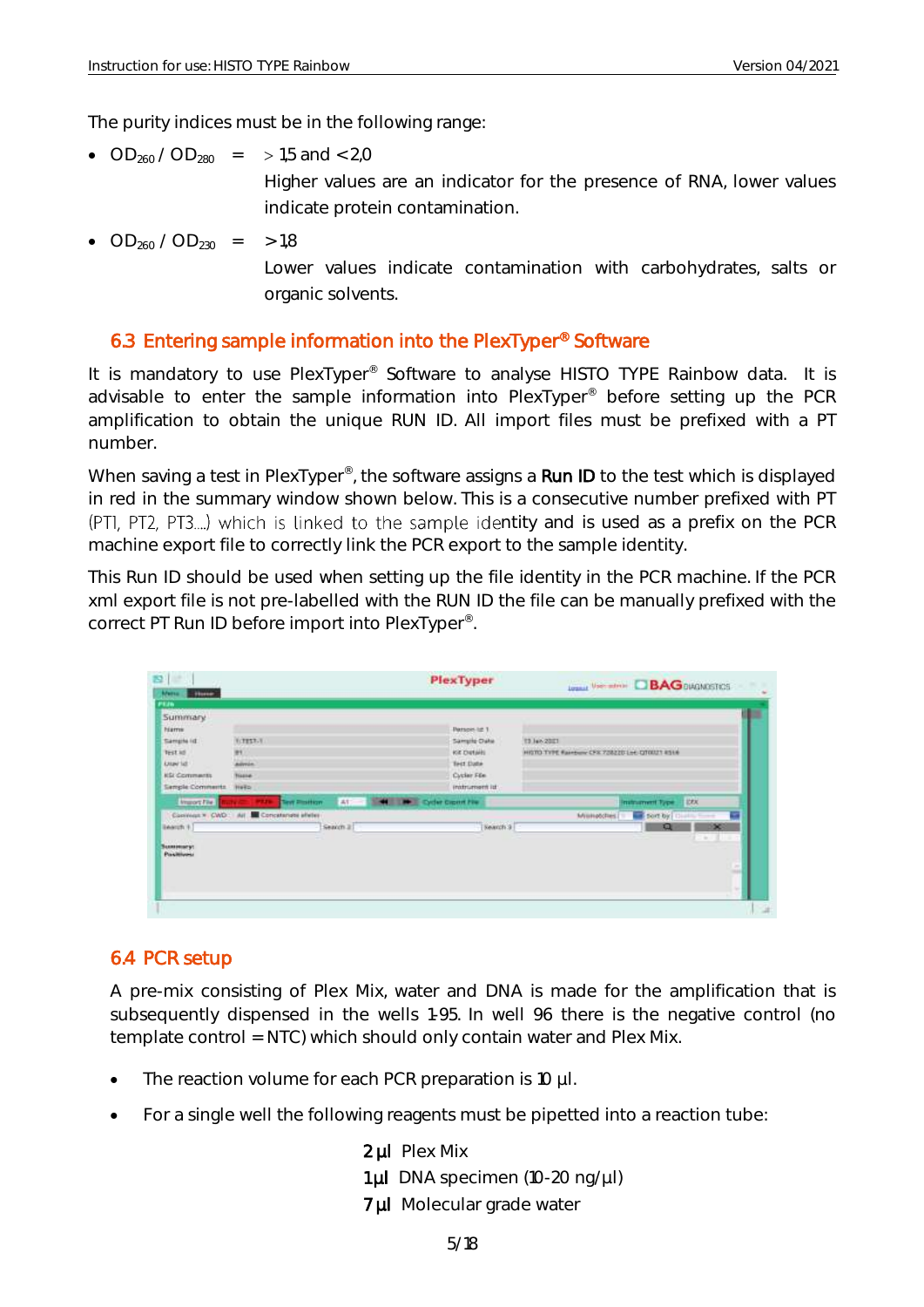For other DNA concentrations the pre-mix has to be modified accordingly (see below).

A negative control (NTC) should be performed. Therefore prepare a PCR reaction with molecular grade water instead of DNA.

> 2 µl Plex Mix 8 µl Molecular grade water

#### DNA concentration 10-20 ng/µl

- Add 805 µl molecular grade water to the vial with 230 µl Plex Mix and mix (vortex briefly 1-3 sec).
- After mixing, pipette 10 µl of the mix into the NTC well (well 96; position H12 -see also Figure 1 and 2).
- Then pipette 115 µl DNA into the vial with the remaining Plex Mix-water-mixture and mix (vortex briefly  $1 - 3$  sec).
- Distribute 10 µl of the DNA/Plex Mix/water solution into each of the wells 1-95 of the HISTO TYPE Rainbow plate (please note figure 1 and 2). The NTC well (well 96; position H12) must not be filled with the DNA mix as this will cause the NTC to be positive and can invalidate the test!

#### DNA with other concentrations

- Add  $8 \mu$ I Molecular grade water and  $2 \mu$ I Plex Mix to the NTC (well H12). The NTC well (well 96; position H12) must not be filled with the DNA mix!
- Pipette the DNA and the molecular grade water into the remaining 228 µl Plex Mix according to the following table and mix (vortex briefly 1-3 sec).

Depending on the concentration of DNA, pipette the applicable volumes in the table below to the 228 µl Plex Mix remaining in the vial after setting up the NTC:

| Concentration of the DNA [ng/µl] | Molecular grade water [µl] | DNA volume [µl] |
|----------------------------------|----------------------------|-----------------|
| $2$ to 4                         | 350                        | 570             |
| $5$ to 9                         | 690                        | 230             |
| 10 to 19                         | 805                        | 115             |
| 20 to 39                         | 860                        | 60              |
| 40 to 79                         | 890                        | 30              |
| 80 to 150                        | 905                        | 15              |
| 151 to 200                       | 912                        | 8               |

Distribute 10 µl of the DNA-Plex Mix-water solution into each of the wells 1-95 of the HISTO TYPE Rainbow plate.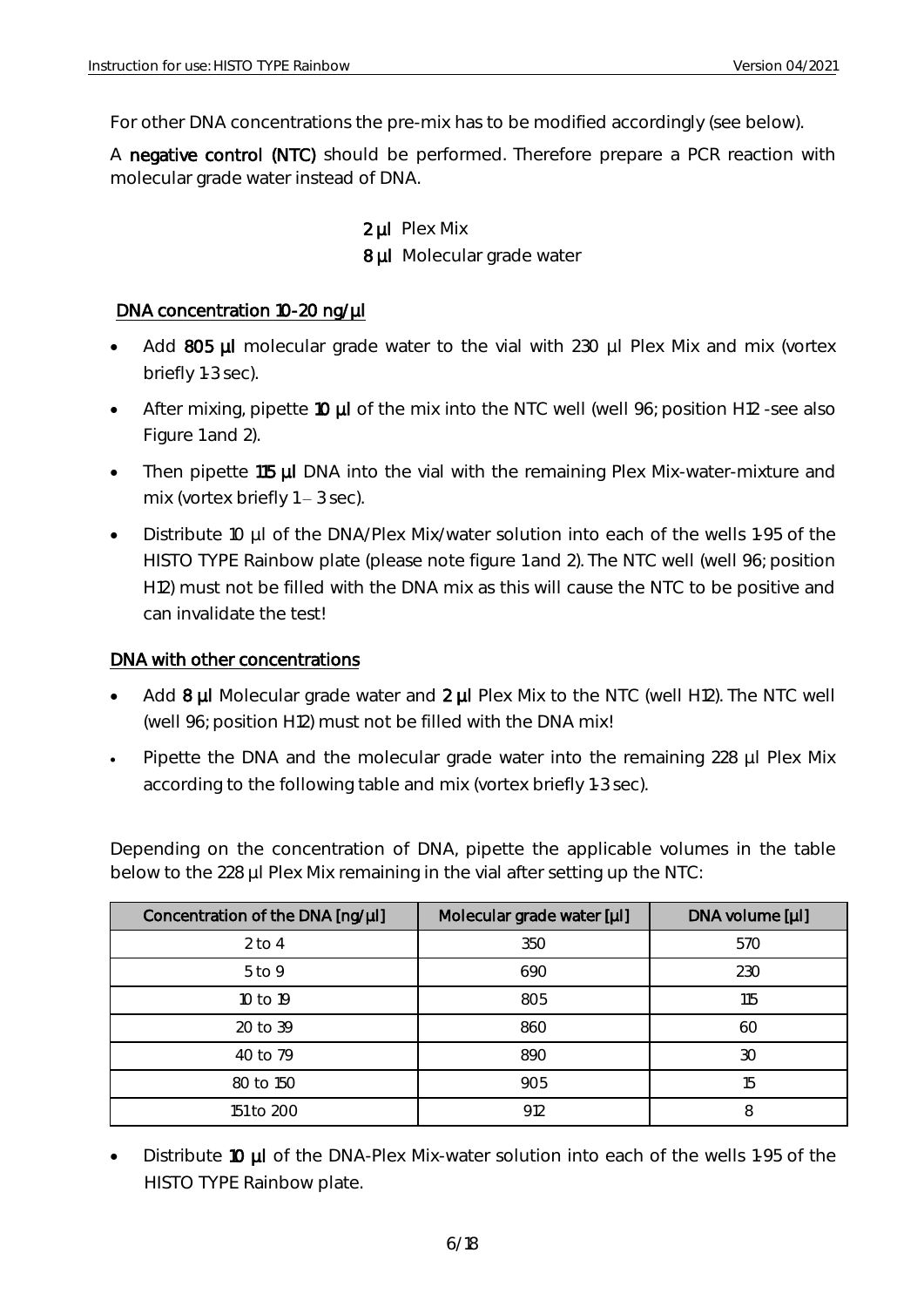Please note: When pipetting into the PCR wells it is important not to allow the pipette tip to contact the dried mix (dyed blue) in the bottom of the well. It is advisable to pipette to the side of the well to allow the 10 µl to mix by gravity with the dried mix (see Figure 1).



Seal the PCR plate with the supplied qPCR seal and briefly spin the liquid down. Make sure that the plate is completely sealed, particularly at the edge of the plate. The seal must be free of bubbles to prevent evaporation during PCR. Make sure that the liquid has contacted the dried mix and there are no bubbles or air gaps in the reaction wells. If bubbles appear, gently tap the tubes on the laboratory bench to remove them, or preferably briefly spin it down (10 sec). Place the sealed PCR plate in the CFX instrument.

Note: Please make sure that you place the reaction plate into the cycler in the correct orientation as shown in Figure 2 above where the NTC well is in the bottom right corner, position H12.

#### <span id="page-7-0"></span>6.5 Cycler settings and PCR run

| Step                     | Time [s] | Temperature<br>[°C] | Ramp rate<br>[°C/s] | Plate read | Cycles |
|--------------------------|----------|---------------------|---------------------|------------|--------|
| Initial<br>activation    | 120      | 96                  | 2.5                 |            |        |
| Denaturation             | 5        | 98                  | 2.5                 |            |        |
| Annealing +<br>Extension | 25       | 68                  | 2.2                 |            | 13     |
| Denaturation             | 5        | 98                  | 2.5                 |            |        |
| Annealing +<br>Extension | 25       | 68                  |                     | Yes        | 37     |

PCR-Program (included in the Rainbow templates)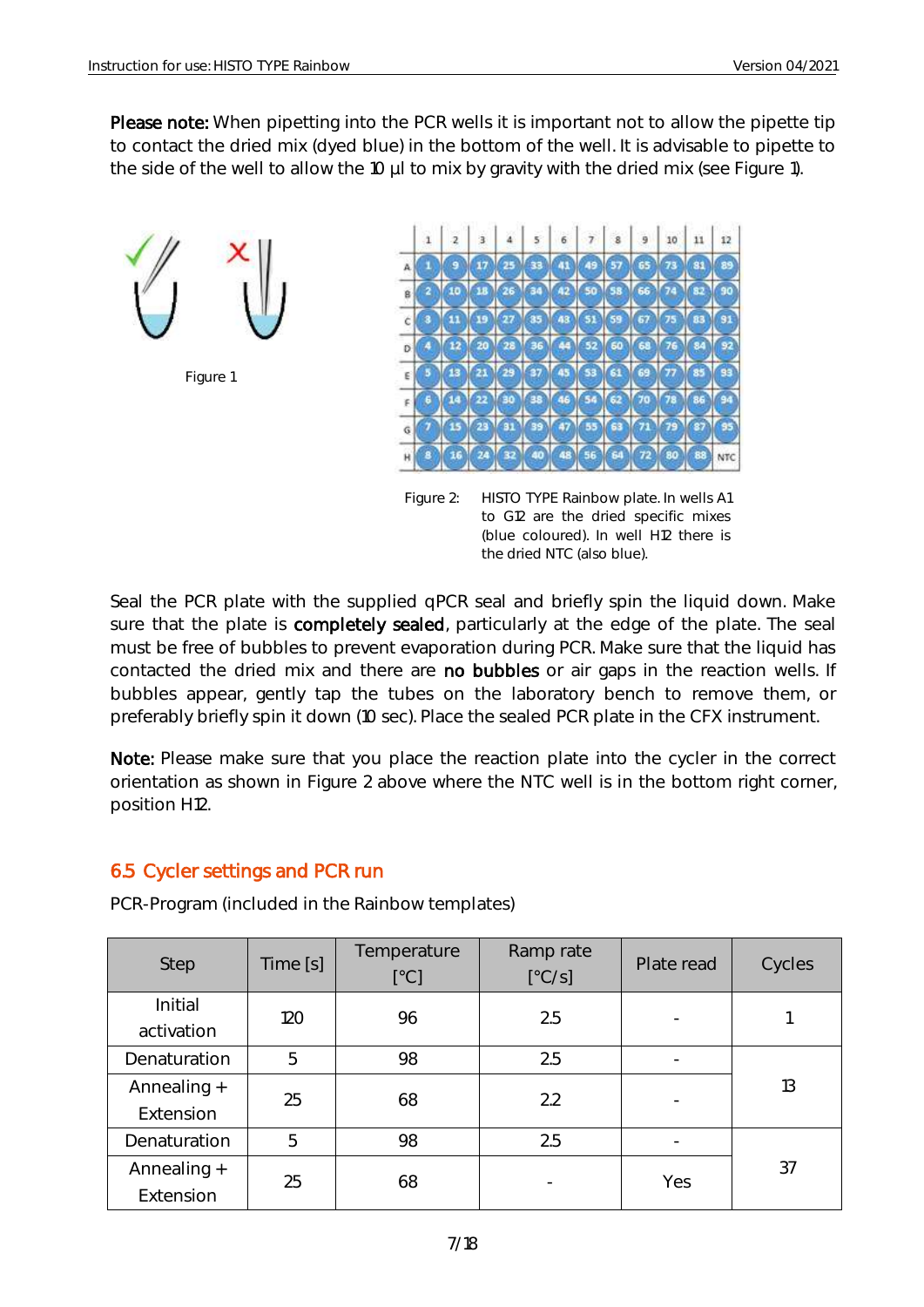Note: With the CFX96 Touch™ Real-Time PCR Detection System a modified heating rate of the device (ramp rate) must be used. These are listed in the PCR program table above ("Ramp rate" column).

#### Perform the real-time PCR run from a connected PC.

It is strongly recommended to use the Rainbow templates for the PCR protocol and plate layout which are available from the download section of BAG Diagnostics website. These contain the correct amplification parameters and cycler settings. They should be saved to the following or a similar path:

Template default path: C:\Users\Public\Documents\Bio-Rad\CFX\Users\admin\ExpressLoad

The express load path may differ depending on the Bio-Rad software settings and can be obtained inside the Bio-Rad Maestro software.

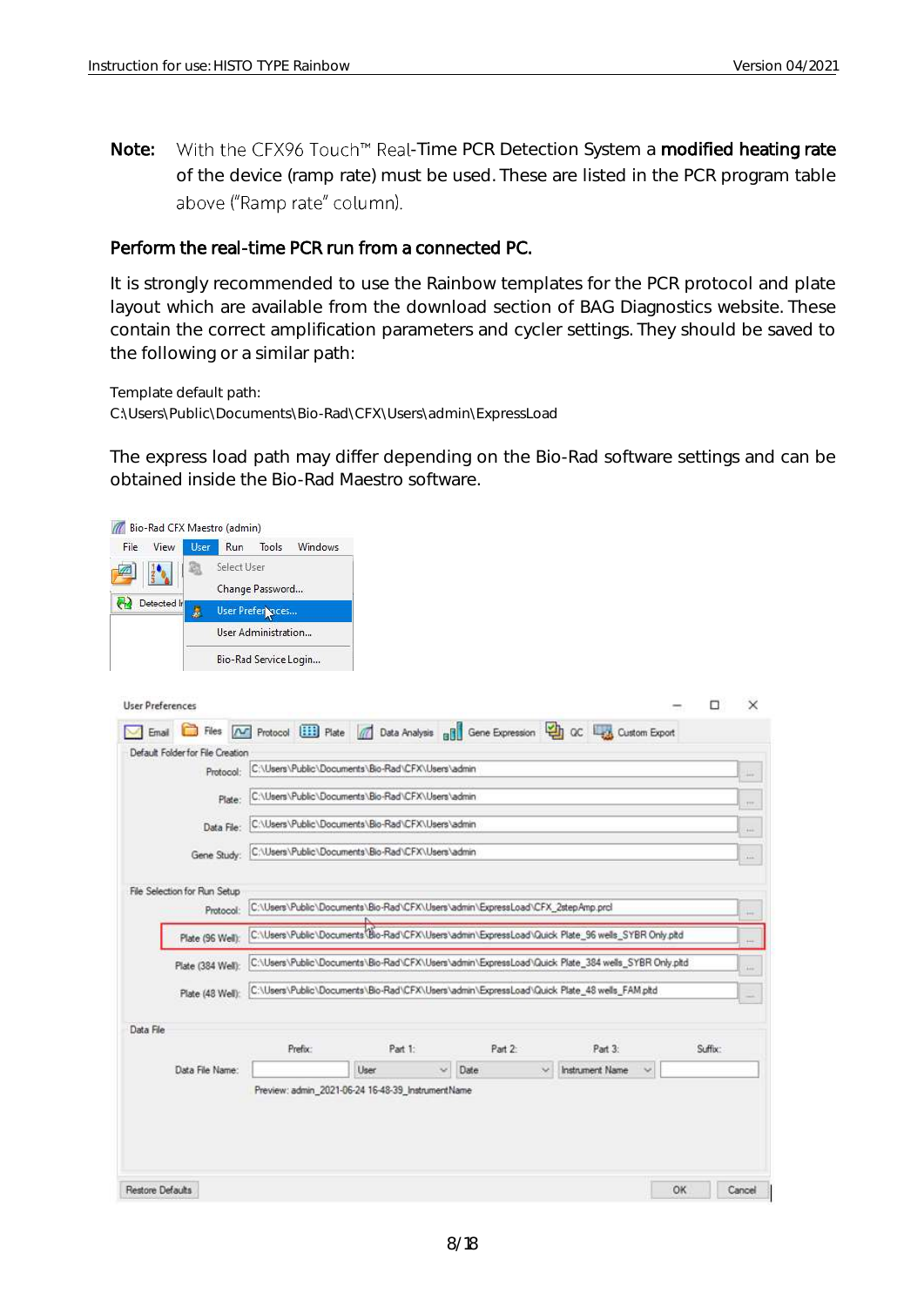Then the Rainbow templates for the PCR protocol and plate layout can be selected from the express load menu in the run setup of the CFX Maestro software.



For the protocol choose the "rainbow.pcrl" template from the Express Load dropdown menu:

| Selected Protocol<br>Edit Selected<br>rainbow.prcl<br>Preview<br>Sample Volume: 10ul<br>Est. Run Time: 01:11:00 (96 Wells-All Channels)<br>3.<br>5<br>$\overline{2}$<br>4<br>6<br>98.0 C<br>98.0 C<br>96.0 C<br>0:05<br>0:05<br>2:00<br>68.0 C<br>68.0 C<br>G<br>G<br>T<br>O<br>$\begin{array}{c} E \\ N \\ D \end{array}$<br>0:25<br>0:25<br>O<br>$\bullet$<br>T<br>$\circ$<br>2<br>5<br>$\frac{1}{2}$<br>36<br>x<br>$\mathbf x$ | <b>Run Setup</b><br>M Protocol [111] Plate   11 > Start Run<br>Create New<br>Select Existing |  | Express Load<br>rainbow.prcl | $\mathbf{x}$<br>$\checkmark$ |
|-----------------------------------------------------------------------------------------------------------------------------------------------------------------------------------------------------------------------------------------------------------------------------------------------------------------------------------------------------------------------------------------------------------------------------------|----------------------------------------------------------------------------------------------|--|------------------------------|------------------------------|
|                                                                                                                                                                                                                                                                                                                                                                                                                                   |                                                                                              |  |                              |                              |
|                                                                                                                                                                                                                                                                                                                                                                                                                                   |                                                                                              |  |                              |                              |
|                                                                                                                                                                                                                                                                                                                                                                                                                                   |                                                                                              |  |                              |                              |

By clicking on "Edit Selected" the details of the program are shown and the program can be edited (which should not be done if the template is used!):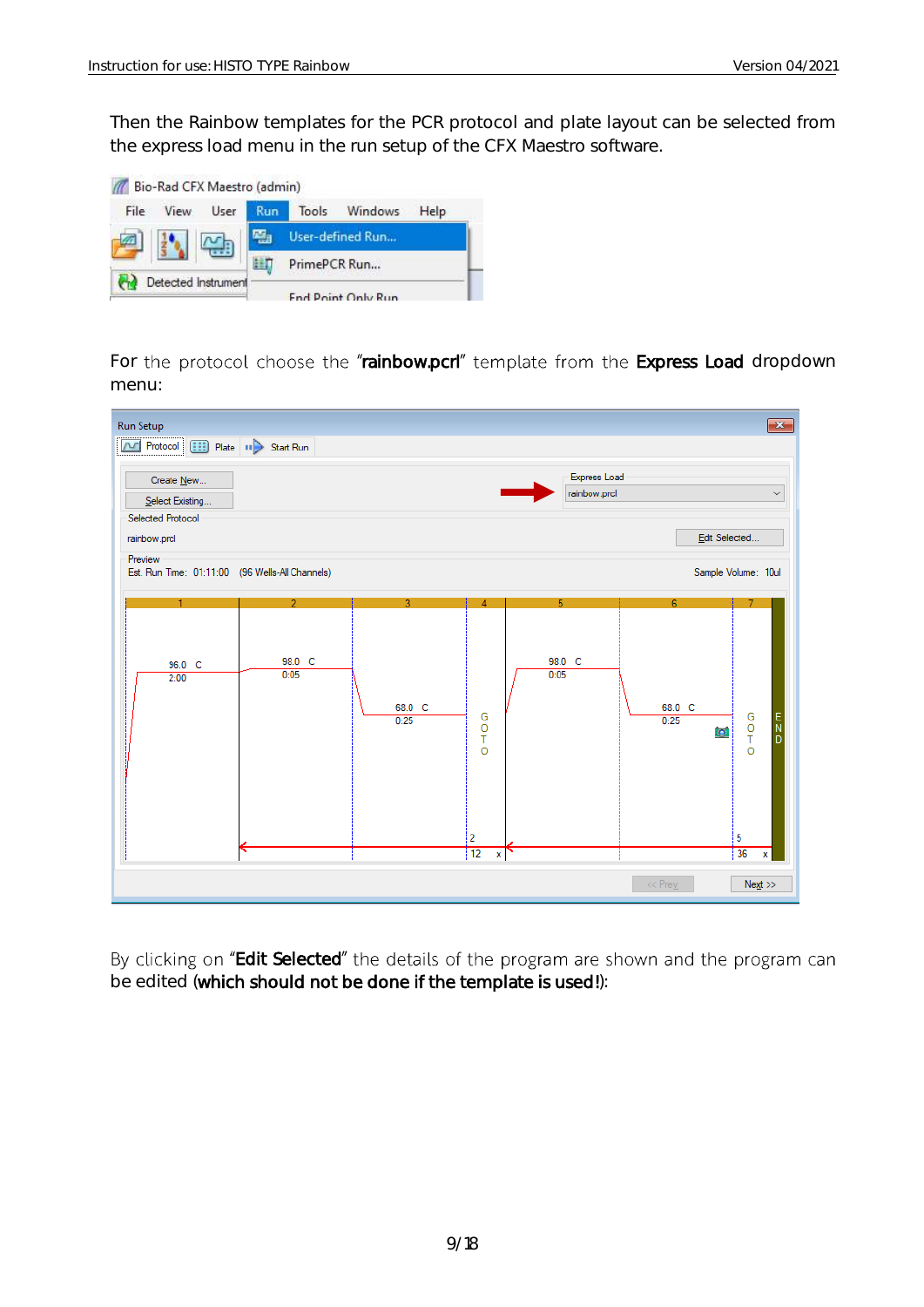| Settings Tools<br>File         |                                            |                                                    |                            |                      |                     | $\times$<br>$\overline{\mathbf{r}}$ |
|--------------------------------|--------------------------------------------|----------------------------------------------------|----------------------------|----------------------|---------------------|-------------------------------------|
| Insert Step After<br>H<br>器    | - Sample Volume 10                         | ul Est. Run Time 01:11:00<br>D.                    |                            |                      |                     |                                     |
| $\frac{77}{200}$ C             | э<br>98.D C<br>0.05                        | 68.0 C<br>0.25                                     | ٠<br>$0 + 0.5$             | s.<br>98.0 C<br>0.05 | п<br>68.0 C<br>0.25 | 中の中<br>н                            |
|                                |                                            |                                                    | $\overline{2}$<br>12<br>ŵ. |                      |                     | 5<br>136                            |
| A huert Step                   | $C$ for $2.00$<br>36.0                     | Slow Ramp Rate to 2.5 C per second                 |                            |                      |                     |                                     |
| <b>The Invest Gradent</b>      | 2 98.0 C for 0.05<br>3 68.0 C for 0.25     | Slow Ramp Rate to 2.5 C per second                 |                            |                      |                     |                                     |
| hsert GOTO                     | 60102<br>4<br>$-112$                       | Slow Ramp Rate to 22 C per second<br>more firries. |                            |                      |                     |                                     |
| huert Met Curve                | C: for 0.05<br>5 98.0<br>6 68.0 C for 0:25 | Slow Ramp Rate to 2.5 C per second                 |                            |                      |                     |                                     |
| <b>Add Flate Read to Step:</b> | + Plate Read<br>$-36$<br>7 00105           | more firms                                         |                            |                      |                     |                                     |
| <b>City</b> Step Options       | <b>END</b>                                 |                                                    |                            |                      |                     |                                     |
| Delate Step                    |                                            |                                                    |                            |                      |                     |                                     |
|                                |                                            |                                                    |                            |                      | <b>DK</b>           | Cancel                              |

For the plate choose the "rainbow.pltd" template from the Express Load dropdown menu.

|               | $\mathbf{x}$<br><b>Run Setup</b><br>Protocol [111] Plate   11 > Start Run       |                |                    |            |     |            |            |            |                      |            |            |                         |  |
|---------------|---------------------------------------------------------------------------------|----------------|--------------------|------------|-----|------------|------------|------------|----------------------|------------|------------|-------------------------|--|
| M             |                                                                                 |                |                    |            |     |            |            |            |                      |            |            |                         |  |
|               | <b>Express Load</b><br><u>and</u><br>Create New<br>$\checkmark$<br>rainbow.pltd |                |                    |            |     |            |            |            |                      |            |            |                         |  |
|               | Select Existing<br><b>Selected Plate</b>                                        |                |                    |            |     |            |            |            |                      |            |            |                         |  |
|               | Edit Selected<br>rainbow.pltd                                                   |                |                    |            |     |            |            |            |                      |            |            |                         |  |
| Preview       |                                                                                 |                |                    |            |     |            |            |            |                      |            |            |                         |  |
| Fluorophores: |                                                                                 |                | FAM, HEX, ROX, Cy5 |            |     |            |            |            | Plate Type: BR White |            |            | Scan Mode: All Channels |  |
|               | $\mathbf{1}$                                                                    | $\overline{2}$ | 3                  | 4          | 5   | 6          | 7          | 8          | 9                    | 10         | 11         | 12                      |  |
| A             | Unk                                                                             | Unk            | Unk                | <b>Unk</b> | Unk | Unk        | Unk        | <b>Unk</b> | Unk                  | <b>Unk</b> | Unk        | Unk                     |  |
| B             | Unk                                                                             | <b>Unk</b>     | Unk                | <b>Unk</b> | Unk | Unk        | Unk        | <b>Unk</b> | Unk                  | <b>Unk</b> | <b>Unk</b> | Unk                     |  |
| c             | Unk                                                                             | <b>Unk</b>     | <b>Unk</b>         | <b>Unk</b> | Unk | <b>Unk</b> | Unk        | <b>Unk</b> | Unk                  | <b>Unk</b> | Unk        | <b>Unk</b>              |  |
| D             | Unk                                                                             | Unk            | Unk                | <b>Unk</b> | Unk | Unk        | Unk        | Unk        | Unk                  | Unk        | Unk        | Unk                     |  |
| E             | Unk                                                                             | <b>Unk</b>     | Unk                | <b>Unk</b> | Unk | <b>Unk</b> | Unk        | <b>Unk</b> | Unk                  | <b>Unk</b> | <b>Unk</b> | <b>Unk</b>              |  |
| F             | Unk                                                                             | Unk            | Unk                | <b>Unk</b> | Unk | Unk        | Unk        | Unk        | Unk                  | <b>Unk</b> | <b>Unk</b> | Unk                     |  |
| G             | Unk                                                                             | Unk            | Unk                | <b>Unk</b> | Unk | <b>Unk</b> | Unk        | <b>Unk</b> | Unk                  | <b>Unk</b> | Unk        | Unk                     |  |
| н             | Unk                                                                             | <b>Unk</b>     | Unk                | <b>Unk</b> | Unk | <b>Unk</b> | <b>Unk</b> | <b>Unk</b> | Unk                  | <b>Unk</b> | <b>Unk</b> | <b>Unk</b>              |  |
|               |                                                                                 |                |                    |            |     |            |            |            |                      | $<<$ Prev  |            | Next                    |  |

By clicking on "Edit Selected" the details of the plate are shown and the settings must be set as shown in the screenshot below: FAM, HEX, ROX, Cy5, Quasar 705. If the template is used the fluorophores are already set and must not be changed.

It is important that BR White is selected for the Plate Type: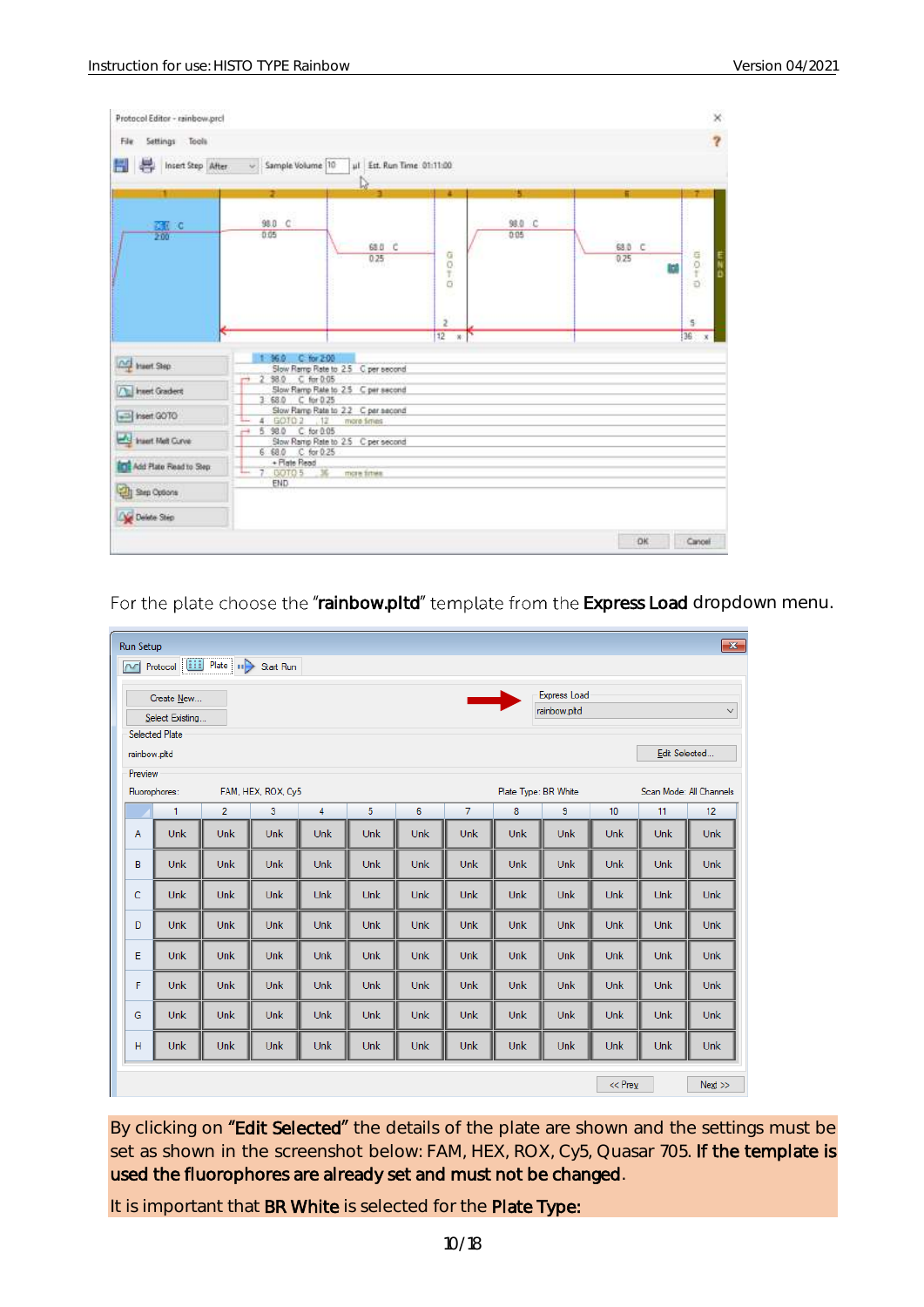| File<br>Edit                                 | Settings                                            | Editing Tools                         |                                                 |                                                |                                     |                                                                                                                     | ш                                                                            | $\rightarrow$                                                                | ٠                                                                                                                                                                 | и<br>ш                                                                             | <b>ISU</b><br>mar.                                                             | <b>Select Fluingmous</b> |                 |
|----------------------------------------------|-----------------------------------------------------|---------------------------------------|-------------------------------------------------|------------------------------------------------|-------------------------------------|---------------------------------------------------------------------------------------------------------------------|------------------------------------------------------------------------------|------------------------------------------------------------------------------|-------------------------------------------------------------------------------------------------------------------------------------------------------------------|------------------------------------------------------------------------------------|--------------------------------------------------------------------------------|--------------------------|-----------------|
| Undo                                         | Plate Size<br><b>Plate Type</b>                     |                                       | $+ 30%$<br>n.                                   | Co Scan Mode All Channels<br><b>BR Village</b> |                                     | $\sim$                                                                                                              | $\overline{a}$<br><b>MAG</b><br><b>Searcher</b><br>$-145$<br><b>CARL PRE</b> | <b>Ball</b><br><b>Sec.</b><br><b>Seatter</b><br><b>TIP</b><br><b>DOM: NO</b> | <b>SALE</b><br>$\frac{1}{2} \left( \frac{1}{2} \right) \left( \frac{1}{2} \right) \left( \frac{1}{2} \right)$<br><b>Searched</b><br><b>THE</b><br><b>SEARCHER</b> | $\frac{1}{2}$<br>$\frac{1}{2}$<br><b>Total Corp.</b><br>$-111$<br><b>State Off</b> | <b>Park</b><br><b>Said Mar</b><br><b>Tenni Ten</b><br><b>Tart</b><br>team fit. |                          | <b>Piercent</b> |
|                                              |                                                     | Number Convention                     | ٠                                               | <b>BR</b> Clear                                |                                     | ×.                                                                                                                  | Ħ                                                                            | tag                                                                          | $\equiv$                                                                                                                                                          | Total I                                                                            | Tager Tiever<br>w.<br>tool 57 Feb                                              | Faire.                   | $\frac{1}{2}$   |
|                                              | Units:                                              |                                       | ٠                                               | <b>STATE</b><br><b>FAH</b>                     |                                     | $u_{nk}$<br><b>FAX</b>                                                                                              | <b>MAY </b><br><b>Contract</b>                                               | <b>Fell</b><br>出                                                             | <b>COLOR</b><br>$\frac{1}{2} \left( \frac{1}{2} \right) \left( \frac{1}{2} \right) \left( \frac{1}{2} \right)$<br><b>Simples</b>                                  | <b>Fall</b><br>m<br><b>Search</b>                                                  | PHF.<br><b>HELL</b><br>low ET Hitt<br>TelePaid                                 | darks)                   |                 |
|                                              | m<br><b>Toral Vall</b>                              | 797<br>Time Fed                       |                                                 | HET<br>Taires Hall                             |                                     | <b>HEK</b><br>Taise Rad                                                                                             | mit.<br><b>Card Str.</b>                                                     | <b>Card</b><br><b>Street Till</b>                                            | <b>SILE</b><br><b>Suite Mi</b>                                                                                                                                    | <b>STEP</b><br>Solar 740                                                           | <b>CEAN</b><br>lied El Nonted<br>Super Tel                                     | (report)                 |                 |
| д                                            | Dift<br>Quasier 705                                 | <b>O/I</b><br>Oskiar 761              |                                                 | C <sub>(R)</sub><br>Quase 7W                   |                                     | City<br>Ocean 70E                                                                                                   | π                                                                            | н<br>m                                                                       | н<br>$\equiv$                                                                                                                                                     | E                                                                                  | sai Riot<br>Ŧ<br>last \$7.0am fit.                                             | states:<br>(Februa)      |                 |
|                                              |                                                     |                                       |                                                 |                                                |                                     |                                                                                                                     | ÷<br>mar. for                                                                |                                                                              | Select Fluorophones                                                                                                                                               |                                                                                    |                                                                                |                          | ×               |
| E                                            | 歴<br>Metri.                                         | ш                                     | 盡<br><b>HALL</b>                                | ՠ<br>$-1$                                      | 嵤<br>ر بالا                         | ÷<br><b>JAN</b>                                                                                                     | ш<br>Age 1                                                                   |                                                                              | Olanna                                                                                                                                                            | Ruseashure                                                                         | Selected                                                                       | <b>Color</b>             |                 |
| <b>Search Man</b><br><b>TILL</b><br>$1 - 24$ | <b>The particular</b><br><b>CARD</b><br><b>SAFE</b> | ÷<br><b>South 198</b>                 | <b>Septima</b><br><b>TAR</b><br><b>State Rd</b> | $\frac{1}{2}$<br>Table<br>Since the            | <b>GAT</b><br><b>Sam To</b>         | <b>Teacher</b><br><b>Tak</b><br><b>Seat 19</b>                                                                      | This or Grid<br><b>LEE</b><br><b>Sand 29</b>                                 | <b>Big</b>                                                                   |                                                                                                                                                                   |                                                                                    |                                                                                |                          |                 |
|                                              | 農                                                   | п                                     | 井                                               | ÷                                              | ÷                                   | 岸                                                                                                                   | н                                                                            |                                                                              |                                                                                                                                                                   | FW4                                                                                | ν                                                                              |                          |                 |
| 田<br><b>Tech Field</b>                       | <b>ABC</b><br><b>They first</b>                     | نتشا                                  | <b>PER</b><br><b>Market</b>                     | <b>SHEET</b><br><b><i><u>Searched</u></i></b>  | 潭<br><b>Total Page</b>              | ×<br><b>Sea Fox</b>                                                                                                 | Age:<br><b>SHEEK</b>                                                         |                                                                              |                                                                                                                                                                   | <b>SYER</b>                                                                        | ٣                                                                              |                          |                 |
| <b>CALL</b><br><b>Select Print</b>           | 1 Call<br><b>Sept. 10</b>                           | <b>CAT</b><br>Expert 1941             | 54<br><b>Service</b>                            | <b>CAL</b><br><b>Grand Md</b>                  | s<br>$2 - 16$                       | <b>Tul</b><br>Search PA                                                                                             | 49.95<br>South Rd.                                                           |                                                                              |                                                                                                                                                                   | PEN                                                                                | P<br>j.                                                                        |                          |                 |
|                                              | <b>COLOR</b>                                        | <b>POST</b>                           | <b>Security</b>                                 | -                                              |                                     | 産                                                                                                                   | π                                                                            |                                                                              |                                                                                                                                                                   | TET                                                                                |                                                                                |                          |                 |
| Ę<br><b>Tomage Star</b>                      | ALL<br><b>CONT</b><br>The last Next                 | m<br><b>Legal</b><br><b>Thial Box</b> | <b>PRESS</b><br><b>COLL</b><br><b>Seat For</b>  | $\equiv$<br><b>Rowsell Broad</b>               | 厧<br><b>Tourist Barr</b>            | <b>CALL I</b><br><b>Tour Bay</b>                                                                                    | <b>ARC</b><br>Though Bake                                                    |                                                                              |                                                                                                                                                                   | Cal Orange 560                                                                     | гÞ                                                                             |                          |                 |
| $-141$<br>$-2$                               | <b>THE</b><br><b>State Str.</b>                     | DO.<br>Limit 36                       | 14.<br>Grant Hill                               | Tub.<br><b>Street PA</b>                       | m<br><b>Search</b>                  | $\frac{1}{2}$                                                                                                       | 2541<br><b>Small</b> No.                                                     |                                                                              |                                                                                                                                                                   | Cal Gold 540                                                                       | r                                                                              |                          |                 |
| ш                                            | $\overline{\phantom{a}}$                            | pos.                                  | 罛                                               | н                                              | Ħ                                   | 筺                                                                                                                   | ≖                                                                            |                                                                              |                                                                                                                                                                   | VIC.                                                                               | r                                                                              |                          |                 |
| <b>SALE</b><br><b>Party Ford</b>             | part.<br><b>Hart</b><br><b>Hall</b> Roll            | m<br><b><i>Dans Rod</i></b>           | <b>Service</b><br><b>Total Park</b>             | $-1$<br><b>Kanada</b>                          | <b>Sept 1</b><br><b>The Address</b> | $\sim$<br><b>Search Roll</b>                                                                                        | 100<br><b>HALL</b><br><b>Change State</b>                                    |                                                                              |                                                                                                                                                                   | <b>ROX</b>                                                                         | ν                                                                              |                          |                 |
| <b>THE</b><br>$2 - 1$                        | <b>CRUIT</b><br><b>Sale W.</b>                      | $\frac{1}{2}$                         | <b>START</b><br><b>Sent W</b>                   | $10 - 10$                                      | in the<br><b>Daniel Mil</b>         | <b>TOP</b><br><b>Sheep May</b>                                                                                      | 温暖                                                                           |                                                                              |                                                                                                                                                                   | <b>Texas Red</b><br>Cal Red 6.10                                                   | ٣                                                                              |                          |                 |
| 쁪                                            | ÷                                                   |                                       | ÷                                               | е                                              | Ħ                                   | m                                                                                                                   | н                                                                            |                                                                              |                                                                                                                                                                   | Tex 615                                                                            | r                                                                              |                          |                 |
| <b>Seat Ford</b>                             | <b>ARCHITECT</b><br><b>System</b>                   | н<br>m<br><b>The Act of Act of</b>    | <b>HELP</b><br><b>STATISTICS</b>                | $-1$<br><b>Soldie Regis</b>                    | 1961                                | $\frac{1}{2} \left( \frac{1}{2} \right) \left( \frac{1}{2} \right) \left( \frac{1}{2} \right)$<br><b>Terms Auto</b> | $-44 + 1$<br><b>THE ROAD</b>                                                 |                                                                              |                                                                                                                                                                   | Cy5                                                                                | г<br>Ν                                                                         |                          |                 |
| <b>STATE</b><br>Search Till                  | <b>FILE</b><br><b>Gold Will</b>                     | 124.1                                 | Tim.<br>Street, Title                           | $7 + 1$<br>See or                              | 帷<br><b>Saint Mt.</b>               | <b>Little</b><br><b>Senior</b> MX                                                                                   | $\frac{1}{2}$                                                                | m                                                                            |                                                                                                                                                                   | Queen 670                                                                          | ٣                                                                              |                          |                 |
|                                              |                                                     |                                       |                                                 |                                                |                                     |                                                                                                                     |                                                                              |                                                                              |                                                                                                                                                                   | Queser 705                                                                         | Θ                                                                              |                          |                 |
|                                              |                                                     |                                       |                                                 |                                                |                                     |                                                                                                                     |                                                                              |                                                                              |                                                                                                                                                                   | Cy5-5                                                                              | Ë                                                                              |                          |                 |

Then start the run and make sure that that the PCR run name contains the RUN ID created by the PlexTyper<sup>®</sup> software as a prefix.

| Run Information | [Ad] Protocol [11] Plate   Har Shet Flun                    |          |                      |                   |               |                                |
|-----------------|-------------------------------------------------------------|----------|----------------------|-------------------|---------------|--------------------------------|
| Nobes<br>ţ,     | Protocol: rainbow.prof<br>Plate: rainbow.pltd               |          |                      |                   |               |                                |
|                 | Scan Mode: All Charavale<br>Start Run on Selected Block (e) |          |                      |                   |               |                                |
|                 | <b>Block Name</b>                                           | $\Delta$ | Type                 | <b>Run Status</b> | Sangle Volume | (D/Bar Code)                   |
|                 |                                                             |          |                      |                   |               |                                |
|                 |                                                             |          |                      |                   |               |                                |
| Select Al Books | Rash Block Indicator 23 Open List                           |          | Drew Lid<br>$\Delta$ |                   |               |                                |
|                 |                                                             |          |                      |                   |               | <b>Ball Plain</b><br><b>IF</b> |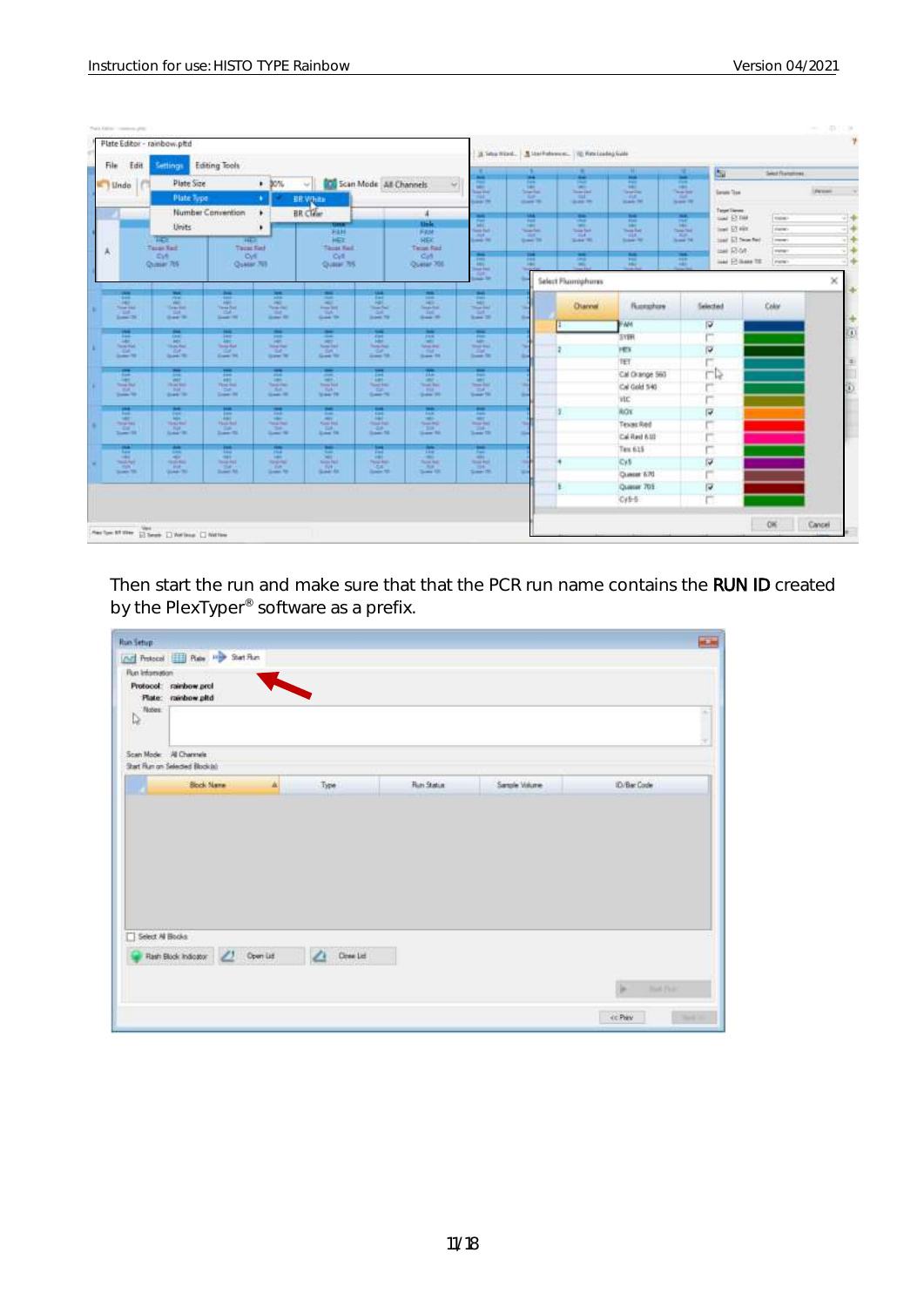#### Alternatively: Perform the real-time PCR run with a "stand-alone" Instrument

On the touchscreen of the CFX Instrument select the rainbow protocol and ensure to select scan mode "All Channels" before you start the run.



#### Alternatively: Data Export from a "stand-alone" instrument

After the run, export the data to an USB stick (using the File Options). The open and save the data file in the CFX Maestro software.



#### Data Export from the CFX Maestro Software

From the data analysis screen of the CFX Maestro software export the data using the Excel 2007 format. Transfer the files to a computer with the Plex Typer® software installed.

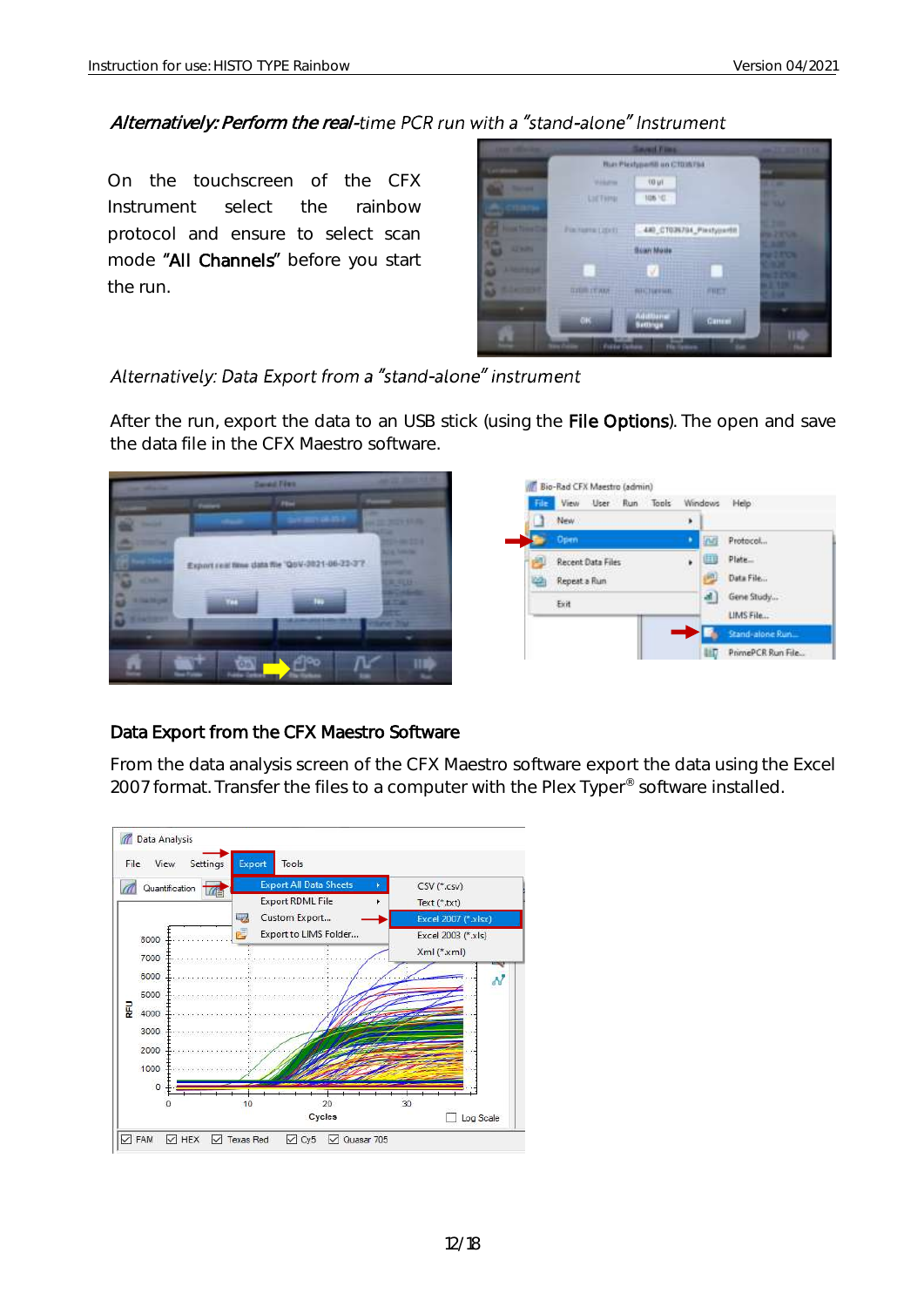#### <span id="page-13-0"></span>6.6 Evaluation and interpretation of the results

For evaluation and interpretation of the data it is mandatory to use the PlexTyper® software (available free of charge from BAG Diagnostics) in conjunction with the kit specific data files. The kit files required for the evaluation are available from the BAG Diagnostics download server [\(www.service.bag-diagnostics.com\)](http://www.service.bag-diagnostics.com/).

Please make a note of the lot number of the kit. The interpretation kit files are product and lot specific. Use of incorrect kit files could result in incorrect genotyping. For interpretation of the results the raw data must be transferred from the thermocycler to a computer running the PlexTyper® software (e.g. with a suitable USB drive).

HISTO TYPE Rainbow is a 5-channel, 96 well multiplex genotyping test. It is possible to view data on the amplification machine software, but it is not possible to interpret without use of the PlexTyper® software.

#### <span id="page-13-1"></span>6.7 Import of the results file into the PlexTyper® software

#### Please follow the instructions for use for the PlexTyper<sup>®</sup> software for interpretation of the data.

Open the PlexTyper<sup>®</sup> software. From the home screen choose View plates with no associated results under Plates. A list opens with all tests that are not linked with raw data yet. There is a global Search field at the top of the table to search the whole table.

| View Plates With No Associated Results |           |                            |       |                           |           |                             |      |            |             |                  |               |
|----------------------------------------|-----------|----------------------------|-------|---------------------------|-----------|-----------------------------|------|------------|-------------|------------------|---------------|
| 197 <sub>1</sub>                       |           | <b>Search</b>              |       |                           |           |                             |      |            |             |                  |               |
| <b>Run ID</b>                          | Test Size | When Added                 | User  | <b>Product Number Lot</b> |           | <b>Kit Name</b>             | KSI  | Sample IDT | Sample IDZ  | <b>Full Name</b> | Date of Birth |
| -266                                   |           | ,,,,,,,,<br>96 13 May 2020 | admin | 7212230                   |           | 950FEHM00 HittoType Rainbow | 1017 | 192003     | <b>WONA</b> |                  |               |
|                                        |           | 96 13 May 2020             | admin | 728220                    | 950FEHM06 | HistoType Rainbow           | 1017 | 920030     | PAR         |                  |               |
| PT5<br>PT6                             |           | 96 13 May 2020             | admin | 728220                    |           | 950FEHM06 HistoType Rainbow | 1017 | 1920744    |             |                  |               |

Double click on the required test to be interpreted; this opens the results summary window. Select Import File and select the XML file with the correct PT RUN ID prefix (e.g. PT4.xml) exported from the CFX cycler.

Initial loading of the kit file data takes approximately 45 seconds, unless it is already open, the bottom left corner of the screen shows a progress bar. After that the results for user review are presented.

A negative control (NTC) is used as contamination control. If DNA or contaminating amplicon is inadvertently added to the NTC reaction a positive signal will occur. If the Cq is less than 36 it will be detected as possible contamination by the PlexTyper<sup>®</sup> software and a warning message is generated. Amplification signals above Cq 36 in the NTC are regarded as PCR artefacts and are disregarded. If PCR contamination is suspected, it is advisable to follow local decontamination guidelines and to exchange the reagents.

The raw data collected from the cycler-specific software will be imported into the PlexTyper<sup>®</sup> software. Based on the Cq values, RFUs (relative fluorescence units), quality scores and the curve progression the PlexTyper<sup>®</sup> software determines the molecular genetic HLA pattern of the specimens used (see instructions for use for PlexTyper<sup>®</sup> for details).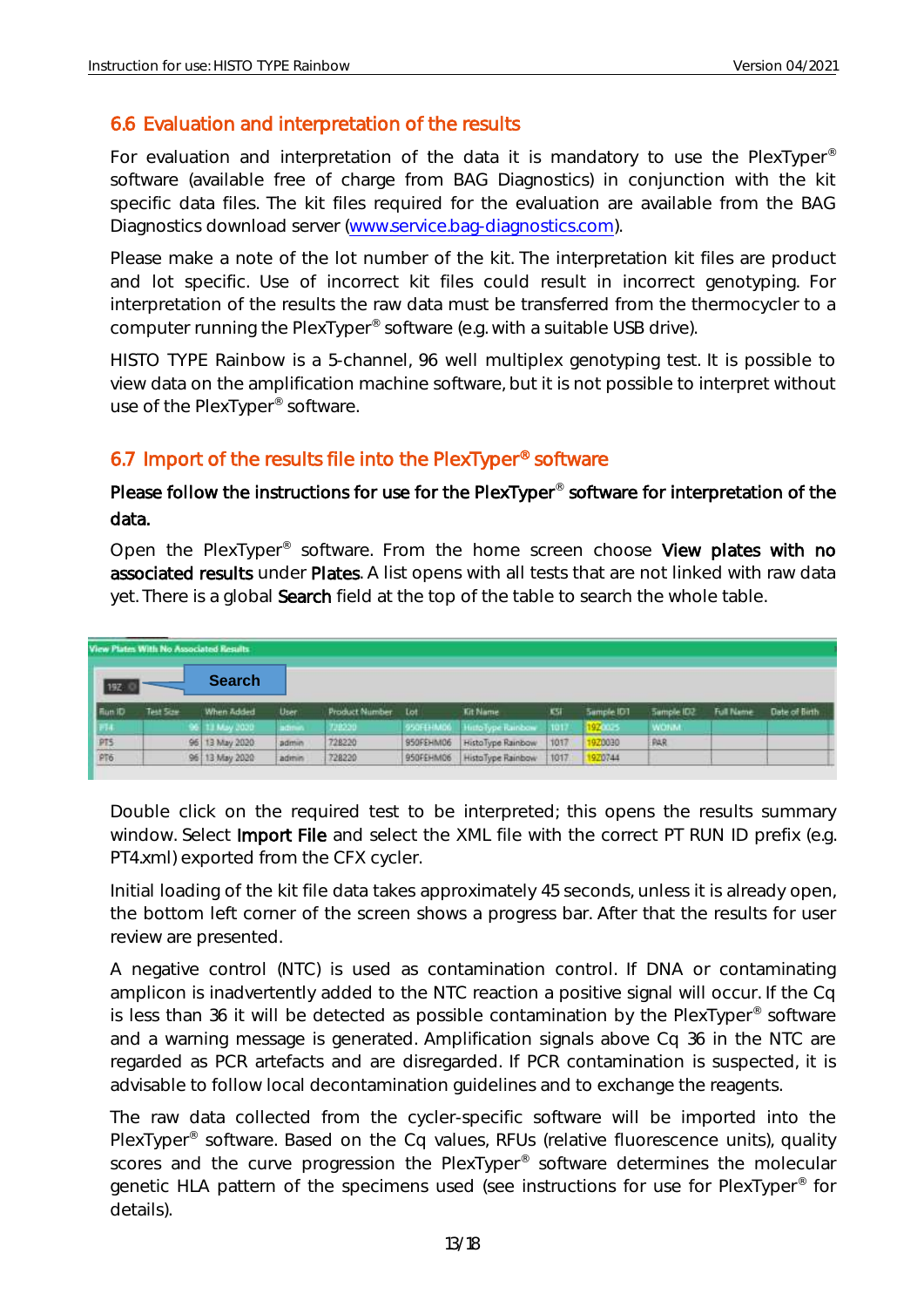#### <span id="page-14-0"></span>7. WARNINGS AND DISPOSAL INSTRUCTIONS

HISTO TYPE Rainbow is designed for in vitro diagnostic use. The kit should only be used by specially trained, qualified personnel. All work should be performed in accordance with Good Laboratory Practice.

All materials of biological origin used in the test to obtain DNA (e.g. blood) should be considered as potentially infectious. Therefore, appropriate safety precautions are recommended when handling biological materials as required by Good Laboratory Practice standards. Biological materials must be inactivated before disposal (e.g. by autoclaving). Disposable materials must be autoclaved or incinerated after use.

Spilled potentially infectious material should be removed immediately with an absorbent paper towel and the contaminated area disinfected with an appropriate disinfectant or 70% Ethanol. Material used to remove spills must be inactivated before disposal (e.g. by autoclaving).

Disposal of all specimens, unused reagents and waste should be in accordance with the legislation of the respective country and the local authorities.

Microbial contamination of reagents while taking aliquots should be avoided. The use of sterile disposable pipettes and pipette tips is recommended. Do not use reagents looking cloudy or showing signs of microbial contamination.

The Plex Mix contains the hazardous substance 2-methylisothiazol-3(2H)-one at a concentration of < 0.05%. The following hazardous material labeling is applicable:



A material safety data sheet (MSDS) for the Plex Mix is available for download from [www.bag-diagnostics.com.](http://www.bag-diagnostics.com/) No further MSDS are required according to article 31 of REACH regulation (EC) no. 1907/2006 and the regulation (EC) no. 1272/2008.

#### <span id="page-14-1"></span>8. KIT SPECIFICATIONS

The combination of primers and probes allows the determination of human HLA class I and II alleles according to lot-specific data (low to medium resolution, detection of all alleles with the exception of single rare alleles). The accuracy and reproducibility of the reactivity of the test kit is checked for each lot with control specimens with known HLA-alleles. The kit determines the HLA-Loci A, B, C, DRB1, DRB3, DRB4, DRB5, DQA1, DQB1, DPA1 and DPB1.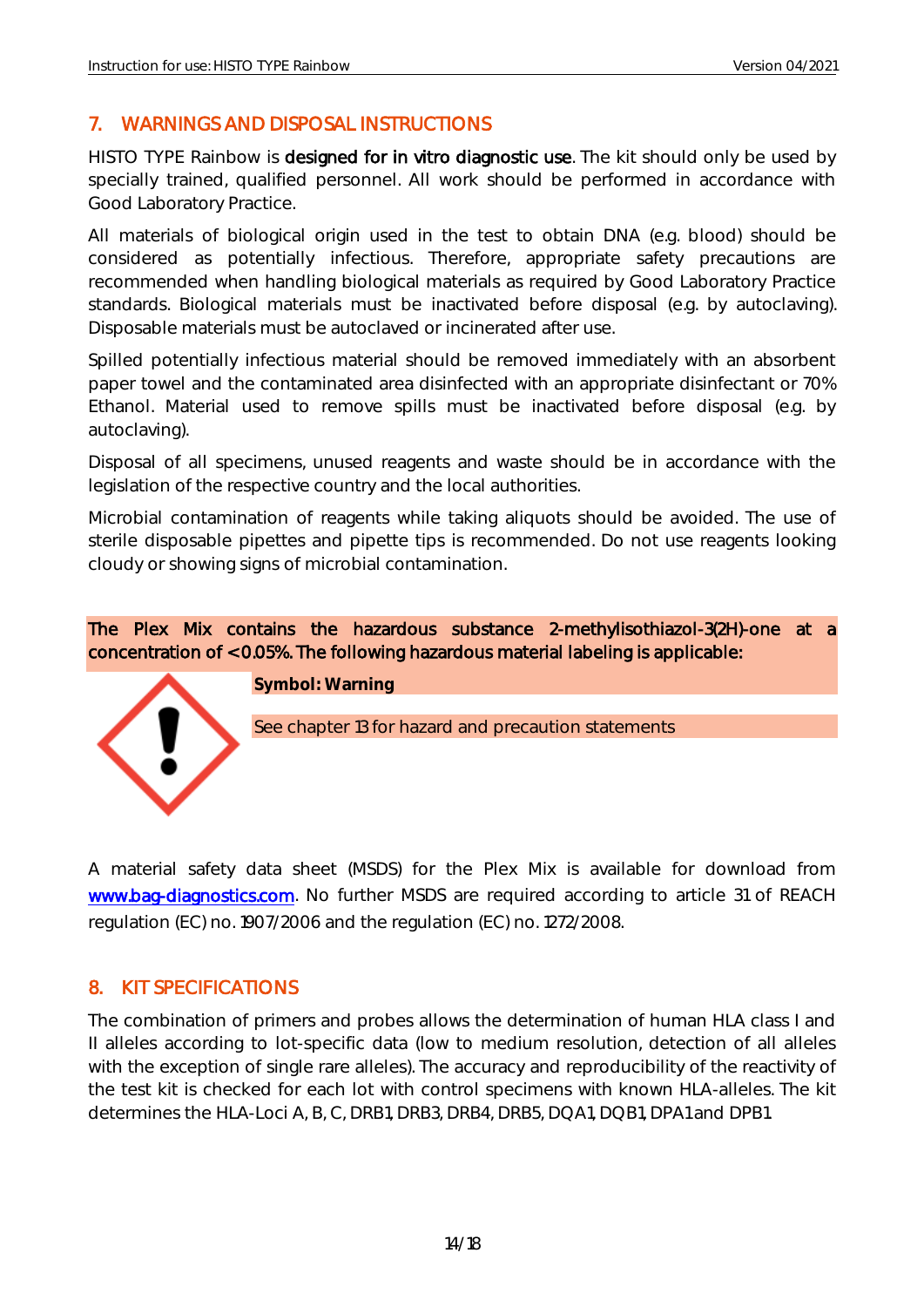#### <span id="page-15-1"></span><span id="page-15-0"></span>8.1 Specific performance characteristics

#### 8.1.1 Diagnostic sensitivity and specificity

A total of 177 DNA samples pre-typed for all or some of the analysed HLA loci were tested with the HISTO TYPE Rainbow kit to show the correct reactivity. There was a 100% concordance of results with the pre-typings.

| Locus            | No of samples with previous result<br>for the locus | Concordant | % Concordance |
|------------------|-----------------------------------------------------|------------|---------------|
| A                | 177                                                 | 177        | 100%          |
| в                | 177                                                 | 177        | 100%          |
| $\mathbf c$      | 177                                                 | 177        | 100%          |
| DRB1             | 174                                                 | 174        | 100%          |
| DRB <sub>3</sub> | 165                                                 | 165        | 100%          |
| DRB4             | 165                                                 | 165        | 100%          |
| DRB <sub>5</sub> | 165                                                 | 165        | 100%          |
| DQA1             | 161                                                 | 161        | 100%          |
| DQB1             | 171                                                 | 171        | 100%          |
| DPA <sub>1</sub> | 117                                                 | 117        | 100%          |
| DPB <sub>1</sub> | 141                                                 | 141        | 100%          |

#### <span id="page-15-2"></span>8.1.2 Analytical sensitivity and measuring range

Validation tests have shown that variation of the amount of DNA from 5 ng to 50 ng per reaction has no significant effect on the specific detection of HLA alleles.

#### <span id="page-15-3"></span>8.1.3 Analytical specificity / cross reactive substances

Eight substances that might interfere with the assay were tested and the following concentrations were shown to have no detrimetal effect on the results:

<span id="page-15-4"></span>

| Substance                      | Maximal non-inhibitory concentration |  |
|--------------------------------|--------------------------------------|--|
| Protein (BSA)                  | $0.2$ mg/ml                          |  |
| TE (Tris/EDTA, pH 8.0)         | 7 mM Tris, 0.7 mM EDTA               |  |
| <b>NaCl</b>                    | $20 \text{ mM}$                      |  |
| Ethanol                        | $1\%$                                |  |
| Haemoglobin                    | $0.01$ mg/ml                         |  |
| Sodium Citrate                 | 7 mM                                 |  |
| DNA extraction buffer 1        | $1\%$                                |  |
| (Qiagen QIAamp DNA Blood Kits) |                                      |  |
| DNA extraction buffer 2<br>2%  |                                      |  |
| (Qiagen QIAamp DNA Blood Kits) |                                      |  |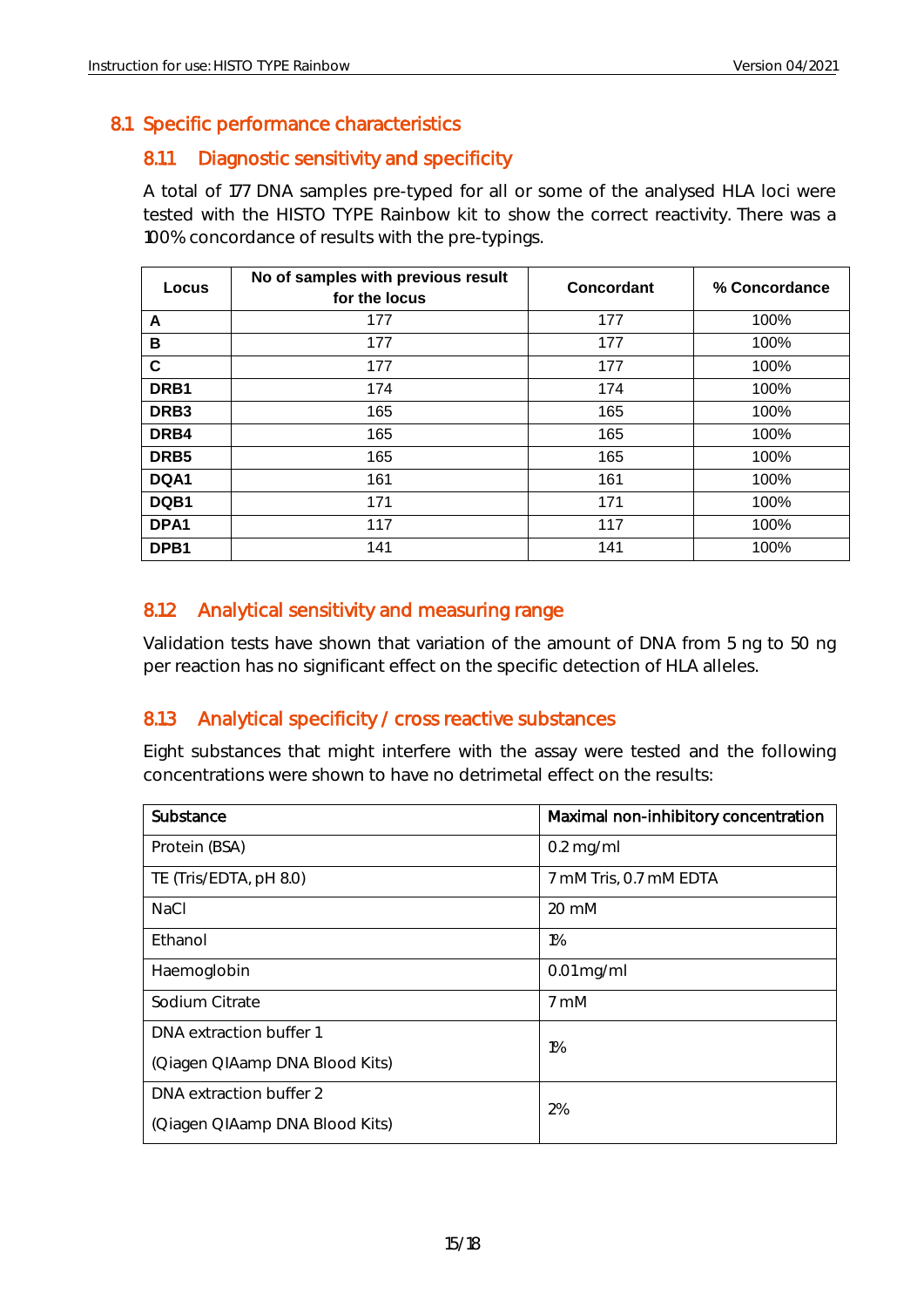#### 9. LIMITS OF THE METHOD

During DNA isolation, special attention must be paid to the fact that the RT-PCR method reacts very sensitively to cross-contaminations. Special care should be taken to avoid contamination of kit reagents and other laboratory materials with amplicons or DNA.

The performance of a negative control without DNA in well H12 is strongly recommended. No fluorescence signal below 36 Cq should be detected in the NTC (H12) with molecular grade water. In the case of signal development in the negative control, the PCR laboratory workplace may have to be decontaminated from DNA and the reagents exchanged if necessary. All devices (e.g. pipettes, real-time cyclers) must be calibrated according to the manufacturer's specifications.

#### <span id="page-16-0"></span>10. INTERNAL QUALITY CONTROL

Internal quality controls for new lots can be performed with a combination of DNA specimens with known HLA type. An internal control to verify successful amplification is included in the dried oligomixes. Performance of negative controls (well H12) to detect possible contaminations is recommended. For this purpose, prepare a test without DNA (NTC), see chapter 6.4.

#### <span id="page-16-1"></span>11. TROUBLESHOOTING

For interpretation trouble shooting please see the Instructions for Use for PlexTyper<sup>®</sup> Software.

| Symptom                                             | Possible Reason                                                           | <b>Potential Solution</b>                                                                                |  |
|-----------------------------------------------------|---------------------------------------------------------------------------|----------------------------------------------------------------------------------------------------------|--|
| FAM signals weak or<br>absent across whole<br>plate | Presence of an inhibitor in the DNA.                                      | Try a different extraction or sample.                                                                    |  |
|                                                     | Insufficient DNA in the reaction.                                         | Repeat test with correct amount of<br>DNA.                                                               |  |
|                                                     | Wrong amplification parameters.                                           | Check PCR program.                                                                                       |  |
|                                                     |                                                                           | Check concentration / quality of<br>DNA.                                                                 |  |
|                                                     | Contaminated or degraded DNA.                                             | Check DNA on a gel.                                                                                      |  |
|                                                     |                                                                           | Repeat DNA isolation.                                                                                    |  |
|                                                     | Degraded Fluorescent probes or<br>primers.                                | Avoid exposure to light and<br>frequent thawing and freezing.<br>Observe storage conditions.             |  |
| Poor or no FAM signal<br>in individual wells        | Bubbles in the reaction / residual                                        | Careful pipetting.                                                                                       |  |
|                                                     | liquid at the inner wall of the tube.                                     | Spin down PCR plate.                                                                                     |  |
|                                                     | User error.                                                               | Ensure all wells receive the<br>required volume of reagents.                                             |  |
|                                                     | Evaporation of the reagents due to<br>incorrect closing of the PCR tubes. | Make sure that the PCR tubes are<br>closed properly.<br>Caution with adhesive foils in the<br>edge area. |  |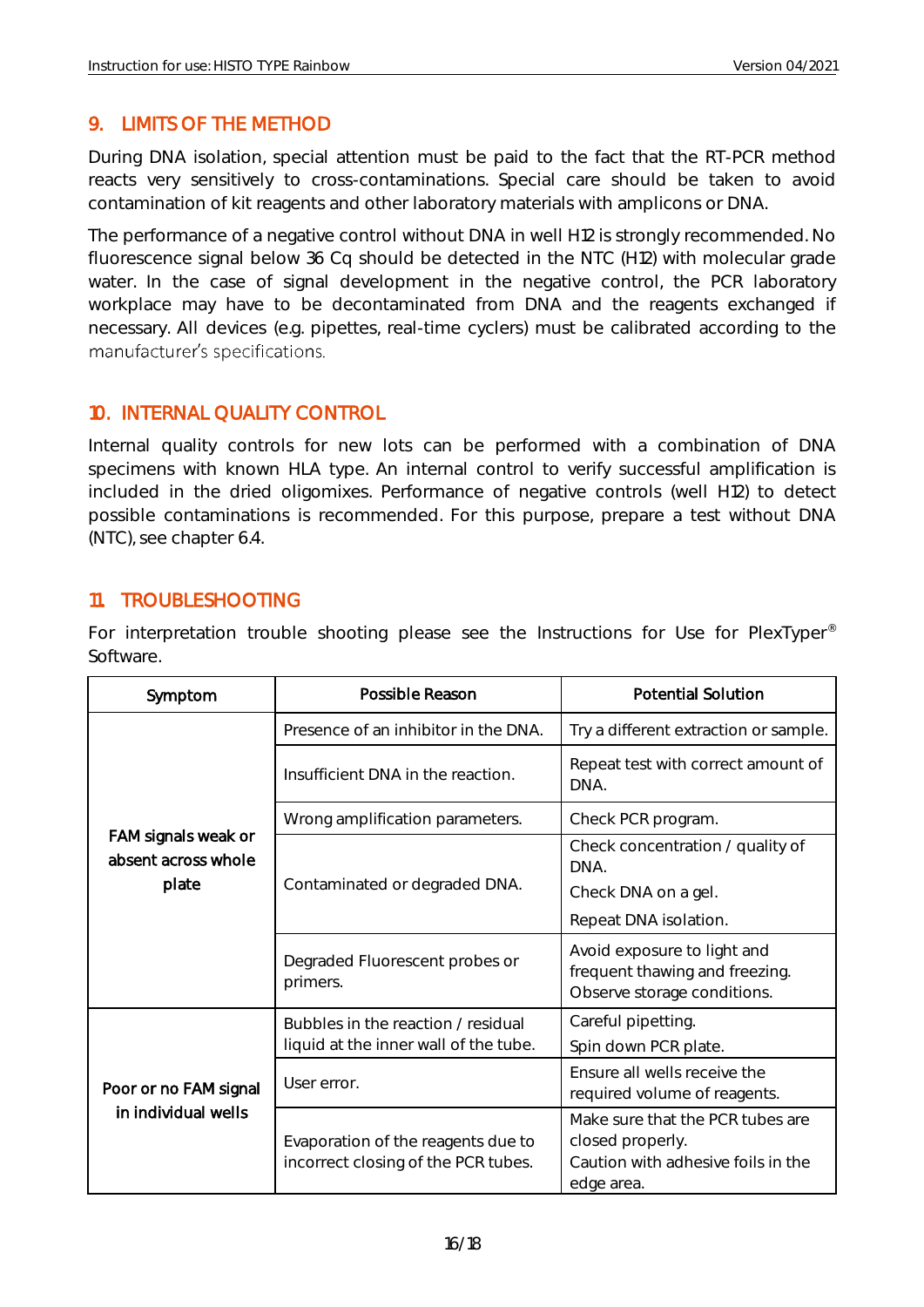| Symptom                           | Possible Reason                                                | <b>Potential Solution</b>                                                                                                                                                                             |
|-----------------------------------|----------------------------------------------------------------|-------------------------------------------------------------------------------------------------------------------------------------------------------------------------------------------------------|
| Signal in the Negative<br>Control | Contamination with DNA or<br>amplicon in the negative control. | Repeat the test.<br>Decontaminate the workplace.                                                                                                                                                      |
|                                   | Amplification due to PCR artefact.                             | Review after import into<br>PlexTyper <sup>®</sup> , if the signal may be<br>below the thresholds and the data<br>may in fact be OK (please note the<br>PlexTyper <sup>®</sup> Instructions for Use). |

#### <span id="page-17-0"></span>12. TRADE NAMES USED

TaqMan® is a tradename of Roche Molecular Systems Inc.

<span id="page-17-1"></span>®Cal Fluor & Quasar Dyes are the registered trademark of LGC Biosearch Technologies

#### 13. EXPLANATION OF THE SYMBOLS USED ON THE LABELS

|                    | Sufficient for n tests                                               |  |  |
|--------------------|----------------------------------------------------------------------|--|--|
|                    | Storage temperature / Upper limit of temperature                     |  |  |
| $ \mathbf{i} $     | Consult to instruction for use                                       |  |  |
|                    | Manufacturer                                                         |  |  |
|                    | Use by                                                               |  |  |
| <b>CONT</b>        | Content, contains                                                    |  |  |
| elFU               | Electronic instructions for use                                      |  |  |
| <b>HLA TYPING</b>  | Intended use: HLA typing                                             |  |  |
| <b>IVD</b>         | For in vitro diagnostic use                                          |  |  |
| LOT                | Batch code                                                           |  |  |
| PCRFOIL            | PCR foil                                                             |  |  |
| <b>PCRPLATE</b>    | PCR plates                                                           |  |  |
| <b>PLEX MIX</b>    | Plex Mix: Mastermix, contains dNTPs, Taq polymerase, reaction buffer |  |  |
| <b>REACTIONMIX</b> | <b>Reaction mixes</b>                                                |  |  |
| <b>REF</b>         | Catalogue number                                                     |  |  |
| <b>RTU</b>         | Ready to use                                                         |  |  |